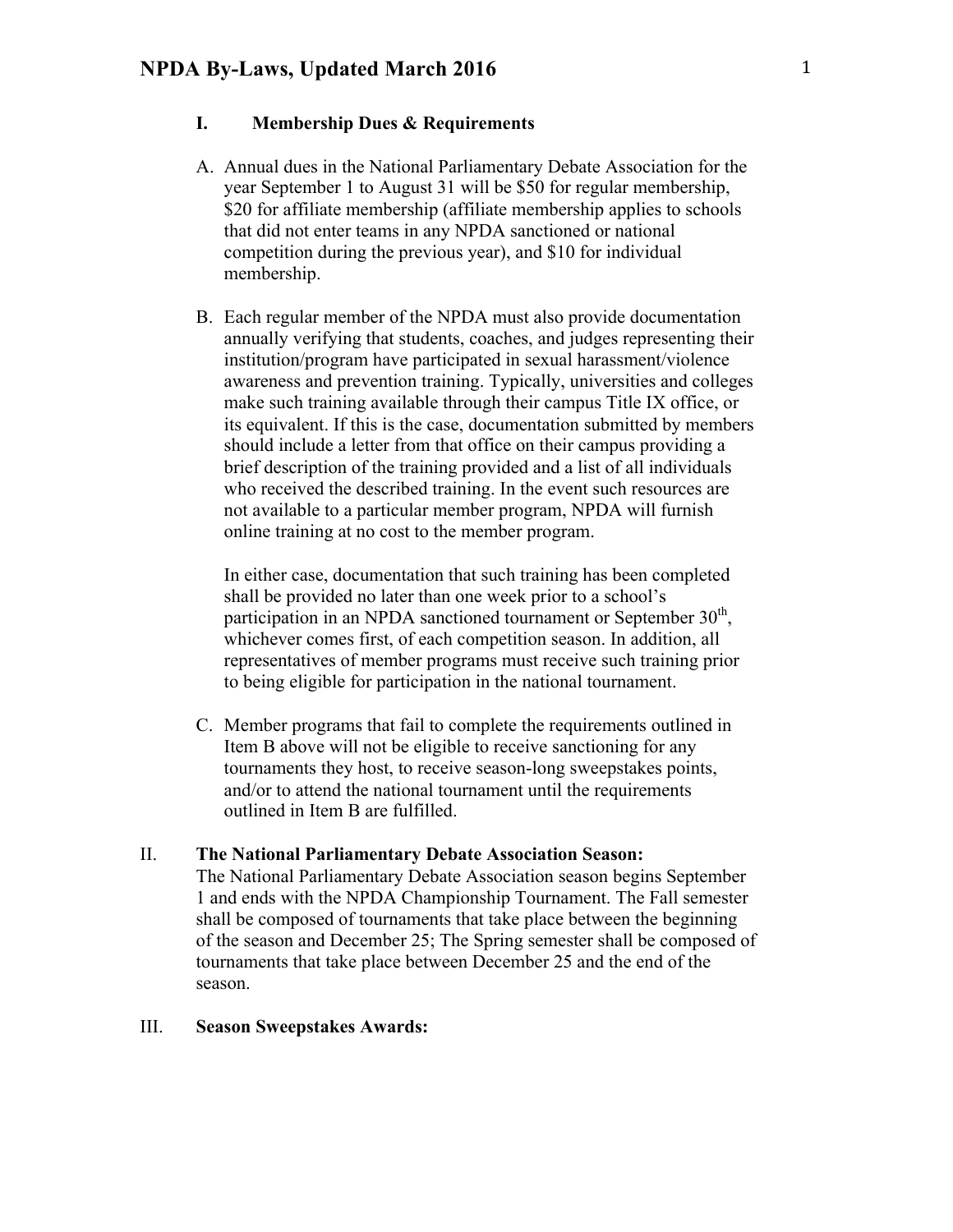- D. The National Parliamentary Debate Association will confer sweepstakes awards on teams officially representing their schools that participate in sanctioned tournaments during the season.
- E. Points will be accumulated for sweepstakes according to the following formula:
	- 1. Teams will receive a preliminary round point total equal to the decimal percentage of preliminary rounds won, multiplied by five. Preliminary round point totals will be calculated to two decimal points. Teams will accrue two points for a win for the all elimination rounds that meet NPDA sweepstakes specifications.
	- 2. Each of the four teams for which a school receives credit toward season long sweepstakes at a sanctioned tournament will receive at least one point, even if they win no debates at all.
- F. Final sweepstakes awards will be based on the total points accumulated at the four sanctioned tournaments at which each school has gained the most points during the season.
- G. Ties will be resolved by tie-breaker points based on places won at the tournaments at which the school has won the most points, at the rate of five points for a first place, three points for a second place, and one point for a third place (or a tie for third).
- H. When students from two different schools combine to form a team at a sanctioned tournament, the total points earned by such a split team will be divided between their two schools.
- I. Should a school enter more than four teams in a sanctioned tournament, the rounds of only that school's four best teams will be counted toward sweepstakes.
- J. Should two teams from the same school reach a final round in a division of a sanctioned tournament, their school will receive two points for winning the round, even if the debate was not held. The same rule shall apply whenever two teams from the same school meet in other elimination rounds, even if no actual debate occurs. If two teams from the same school meet in a preliminary round, the school will be awarded one point for winning the debate even if no actual debate occurs.
- K. Teams from a host school may enter competition in their own tournament. Wins by those teams will count toward NPDA sweepstakes and those teams may also compete for whatever trophies are awarded in that tournament.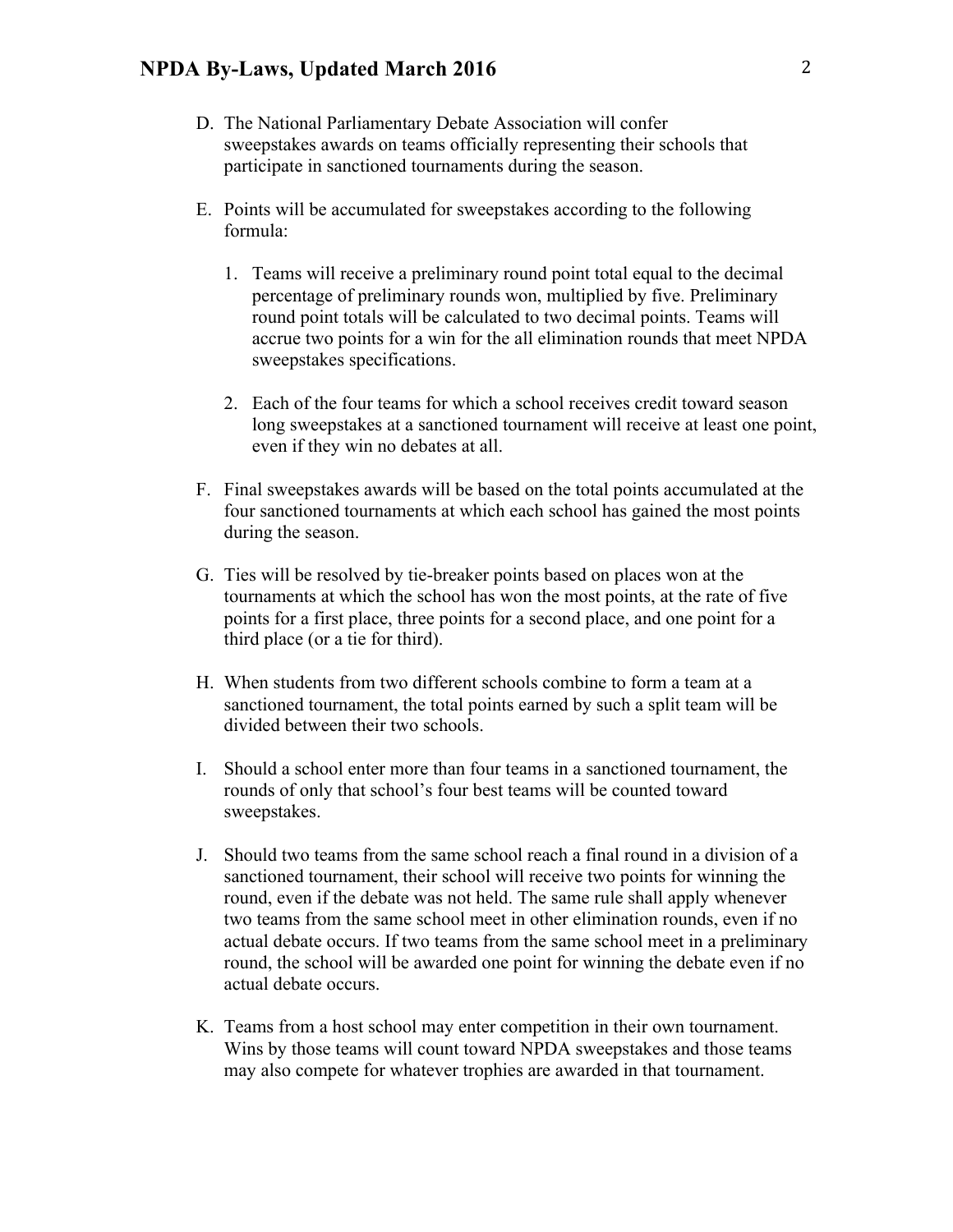- L. At tournaments in which teams in elimination rounds are given byes, a team receiving a bye shall be awarded two points for a win.
- M. To be counted for sweepstakes points, the National Parliamentary Debate Association division of a tournament must contain at least six teams from a minimum of three schools that compete in at least four preliminary rounds of competition.
- N. Any errors or omissions in the National Parliamentary Debate Association reports of tournament results and sweepstakes point totals must be brought to the attention of the Executive Secretary no later than fourteen days prior to the commencement of the NPDA Championship Tournament. Any mistakes made on tournaments held within two weeks of the NPDA Championship Tournament must be corrected during the first day of the NPDA Championship Tournament.
- O. Tournaments may hold as many elimination rounds as is desired, but NPDA sweepstakes points will count only when either: 1) the number of teams competing is half (rounded down) or less of teams competing in preliminary rounds and these teams have at least 50% win-loss records including byes (e.g. For a division with 37 teams competing, points would be counted for the first elimination round with 18 or fewer teams who each have 3-3 or better records).

2) all of the teams competing have a better than 50% win-loss record including byes (e.g. For a division with 30 teams competing with 16 3-2 and better teams, points would be counted for the first elimination round with 16 or less of the 3-2 teams).

M. A team must be present and must debate in more than half of the preliminary rounds as a team in order to count for the purpose of determining the number of teams in a division as part of the determination of the appropriate number of elimination rounds that earn National Parliamentary Debate Association sweepstakes points.

### **IV. Institutional Agreement:**

Institutional members of the National Parliamentary Debate Association agree, by joining the Association and paying the membership fee, to follow the Constitution and By-Laws of the National Parliamentary Debate Association in their participation in National Parliamentary Debate Association sanctioned activities.

## **V. Criteria for Sanctioning NPDA Tournaments:**

Tournaments meeting the following general criteria will be designated as counting for sweepstakes points:

A. Sanctioned tournaments are those for which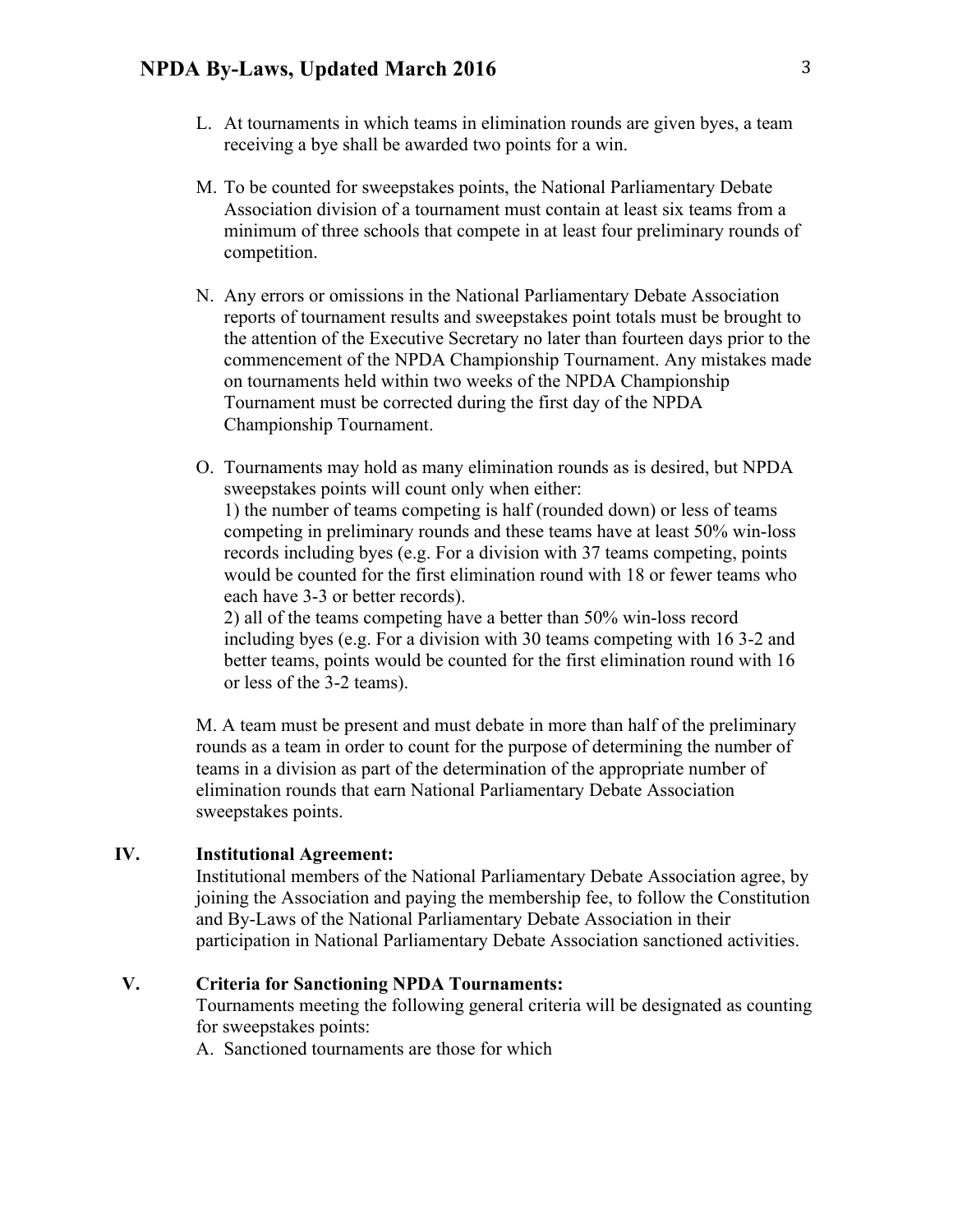- 1. There is prior notification made from the school or tournament host and received by the Executive Secretary. Notification should be made no less than 30 days in advance of the tournament.
- 2. There is support for the purposes of the organization both in philosophy and by paying dues.
- 3. Results are submitted in a timely fashion and formatted as requested by the Executive Secretary.

B. Unless hosted by a national or regional organization, the host of an NPDA sanctioned tournament must be a regular or affiliate dues paying member of NPDA.

C. Unless hosted by a national or regional organization whose rules specify invitation of members only, the tournament shall be open to all regular institutional members of NPDA and must be included in the NPDA calendar. The NPDA calendar will be prepared no later than June 1 by the Executive Secretary based on applications submitted from tournament hosts. The Executive Secretary may prepare addenda to the NPDA calendar later in the debate season.

- D. Sanctioned Tournaments:
	- 1. May release topic areas including general or specific ones before the tournament but may not release the actual resolutions.
	- 2. Must have two person versus two person debates (except if a few teams are "mavericks" or three person teams where only two people debate at one time).
	- 3. Must not use quoted evidence as the basis for argument in debates.
	- 4. Must not allow the use of written, drawn, or recorded materials in a debate unless they were written, drawn, or recorded during the preparation time for the debate by the debaters who are debating.
	- 5. Must have debates that result in a win or loss.

E. Tournaments must use debate guidelines which conform to Section D to be sanctioned and must clearly note in the tournament invitation any alterations to the NPDA "Rules of Debating and Judging" in By-Law XII.

F. The tournament must be attended by at least six teams from a minimum of three NPDA member schools.

G. Unless precluded by the date of the tournament, copies of the results of the tournament must be sent to the person designated to count sweepstakes points within 21 days of the conclusion of the tournament. For tournaments that take place within 21 days of the NPDA championship tournament, all results must be in the hands of the person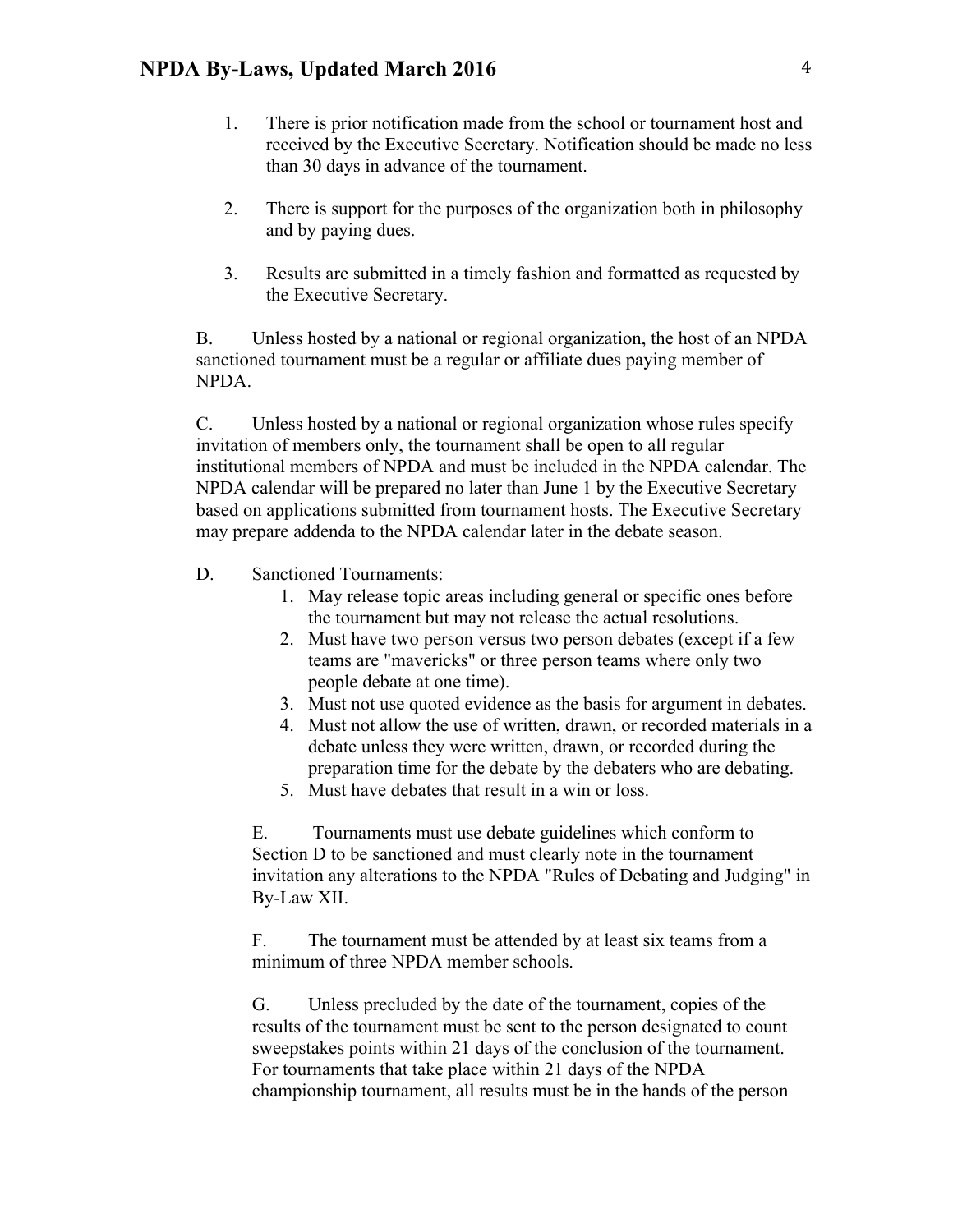designated to count sweepstakes points no more than three days subsequent to the completion of the sanctioned tournament.

H. If the Executive Secretary (or other person designated to count sweepstakes points) fails to receive tournament results during the time period mentioned in item F above, the tournament shall be placed on a probationary status for the following school year. The tournament would still count toward season sweepstakes, but a notation shall be placed in the tournament calendar to indicate the tournament's status.

- I. If a tournament fails to submit results in a timely basis for two consecutive years, then the tournament will be assessed a \$50 fee (in addition to membership) in the subsequent year in order to be sanctioned. However, if there is a new tournament director, the denial of sanctioning may be lifted.
- J. If a tournament fails to submit results in a timely basis then the tournament shall no longer be sanctioned.
- K. The sanctioning penalties in points, H, I and J above may be lifted if a new program director is in place or a successful appeal to the Executive Council is made.
- L. Appeals of sanctioning decisions may be made to the Executive Council. A 2/3 decision of the council is required to reverse a decision.

#### **VI. Student Eligibility Standards:**

- A. Participation in NPDA is open to officially enrolled undergraduate students in good standing at the college or university they are representing and meeting the following criteria:
	- 1. A student must represent a recognized degree granting institution and participate with the full knowledge and approval of that institution, its officials, and any existing NPDA affiliated organizations operating within that institution.
	- 2. A student needs to be seeking a baccalaureate degree at the institution they are representing unless competing for a two-year honor, in which case, pursuit of associate's degree or equivalent two-year certification at said institution is sufficient.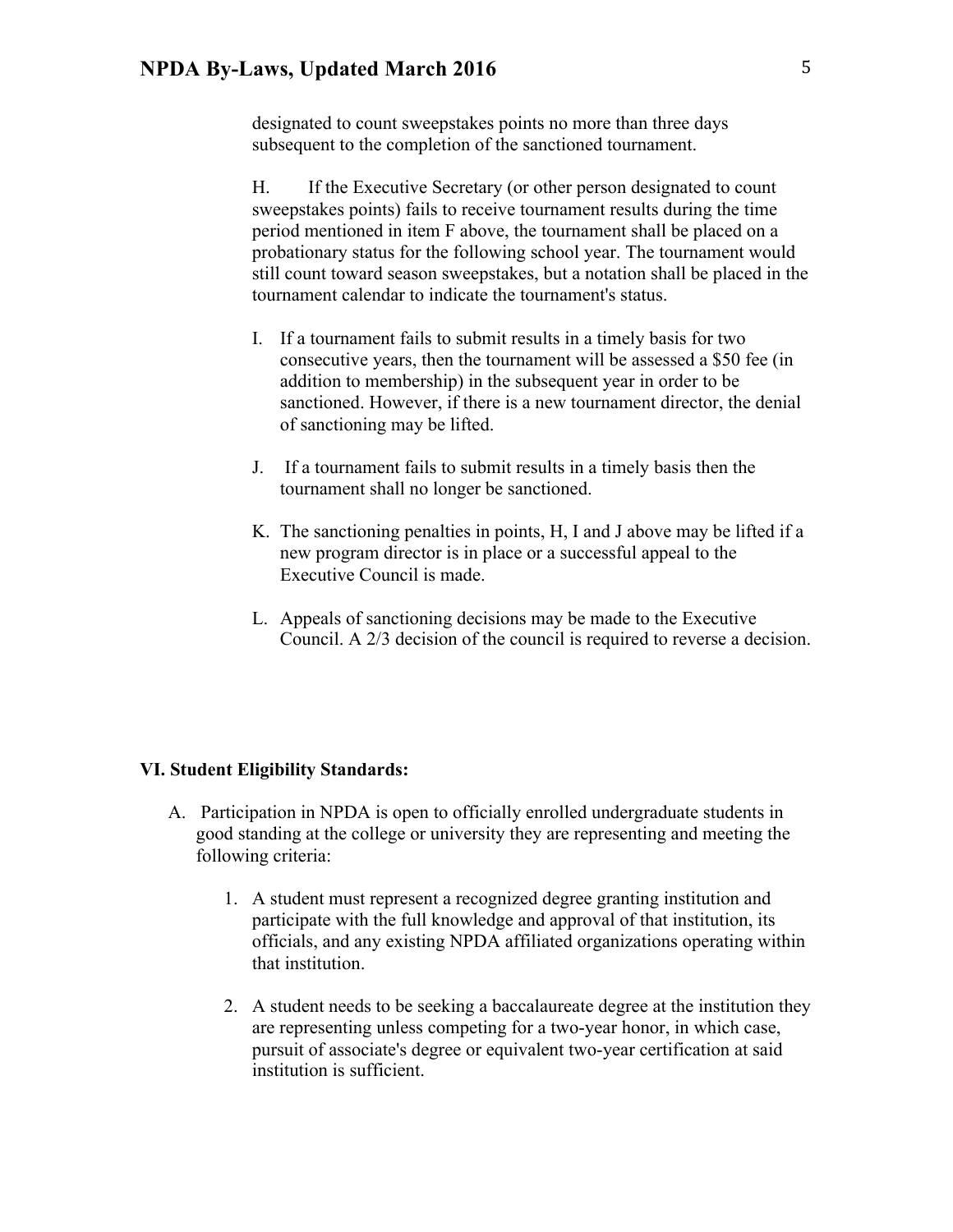- 3. Possession of one of the aforementioned degrees precludes further competition for those respective honors at the national tournament.
- 4. "Good standing" and definition of degree pursuit are defined by the institution the student is representing.
- 5. A student is limited to competition in four NPDA National Championship Tournaments.
- 6. A current or former competitor who judges any OPEN/Senior division form of intercollegiate debate shall forfeit any remaining eligibility to participate in NPDA tournaments and NPDA National Championships. Judging at the Novice National Tournament is considered a novice level debate.
- B. Midyear graduates may compete in the NPDA National Championship in the spring after graduation at the discretion of the member school.
	- 1. The NPDA will not accept points accrued by midyear graduates at regular season tournaments after their graduation. In the event that a school has a team that is composed of one member that is mid-year graduate and one that is not, the team shall be considered as a hybrid for season-long sweepstakes points.
	- 2. In the event that a school has a team that is composed of one member that is considered ineligible and one that is not, the team shall be considered as a hybrid for season-long sweepstakes points
- C. In unusual cases, graduate students who possess a baccalaureate degree may petition for one "tournament year" of eligibility. A "tournament year" shall include any year in which the student attends any national speech and/or debate tournament.
	- 1. Graduate students making such a request must have no previous experience in intercollegiate speech and/or debate activities of any kind, and must require involvement in competitive speech and debate for a specific type of degree, certification, or other professional requirement.
	- 2. Coaches who have a graduate student deserving of consideration must submit a request in writing to the NPDA President prior to entering the student in competition. The request should explain the student's specific degree-related need, certify that the student has no previous experience or provide a detailed description of the student's previous experience, and outline the student's prior academic associations including other schools he/she attended and degree(s) earned. The President, in concert with the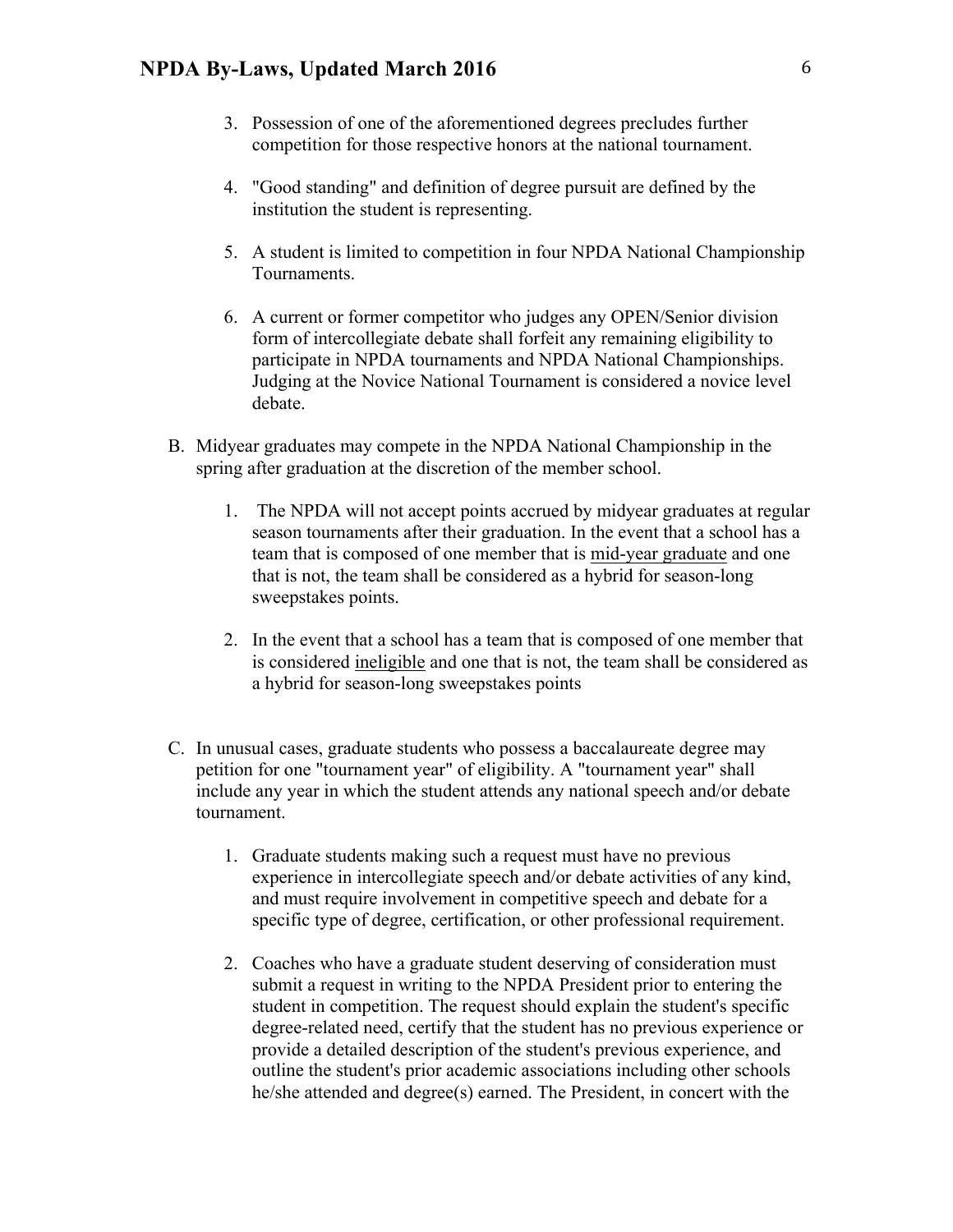Executive Council, will consider each request and issue the "tournament year" of eligibility in writing if satisfied that the request is appropriate.

- D. For tournament directors who desire definitions of novice and junior, the NPDA suggests the following guidelines:
	- 1. To be classified as a novice:
		- a.The student should have no more than two semesters of high school debate experience.
		- b. The student should be in the first two semesters of collegiate debate.
		- c.Once the student has advanced to elimination rounds more than 3 times, the student should be advanced to the junior or open division.
	- 2.To be classified as junior varsity:
		- a. The student should be in the first four semesters of intercollegiate debate.
		- b. The student should not have advanced to elimination rounds more than 3 times in junior or open division.
		- c. Once the student has advanced to more than three elimination rounds, the student should be advanced to open.
- E. No person shall be allowed to participate in more than four NPDA Championship Tournaments as a contestant.
	- 1. Undergraduate students are limited to no more than ten semesters of eligibility.
		- a. A semester is considered "used" when a student competes in two or more tournaments during the semester.
		- b. The number of semesters in which a student competes is superseded by the number of national tournament years in which the student competes.
	- 2. Contestants are limited to five national tournament years. a. A national tournament year is one in which a student competes in a national tournament sponsored by any national forensic organization including but not limited to: AFA-NIET, NFA-IE Nationals, Novice IE Nationals, NDT, CEDA, NEDA, Phi Rho Pi, Delta Sigma Rho-Tau Kappa Alpha, Pi Kappa Delta, Interstate Oratory, APDA, and any other nationally recognized organizations and tournaments that may be added to this list.
	- b. The number of national tournament years in which a student has competed supersedes the number of semesters in which he or she has competed.
	- c. The intent of this standard is to prohibit students from competing in national tournaments for more than five years. During their five national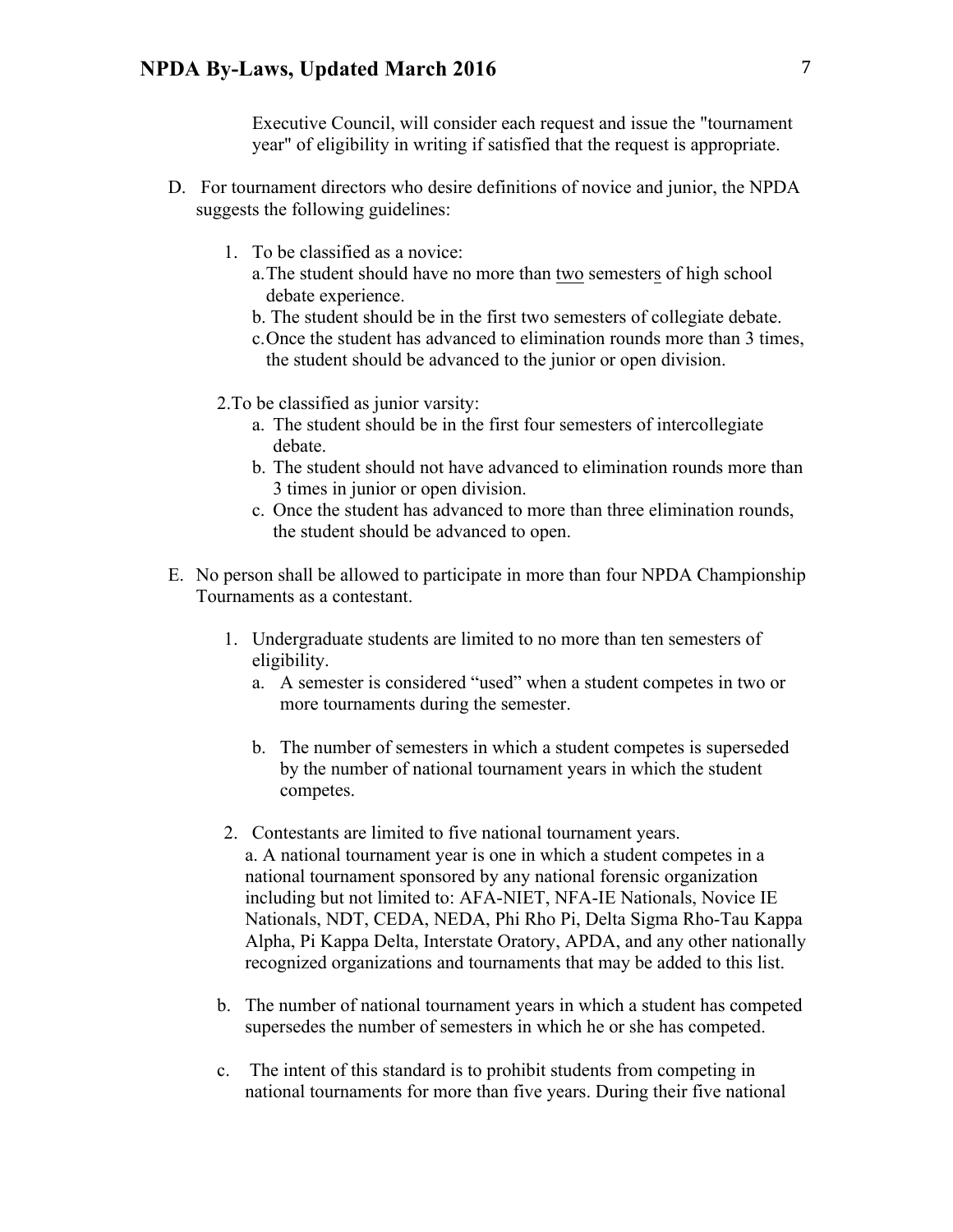tournament years, students may attend as many national tournaments as they wish or as their programs' budgets allow, but they may not compete in five AFA-NIET nationals or five CEDA nationals, for example, and then move on to compete in five NPDA Championship Tournaments over the course of several more years.

F. Protests related to eligibility should be directed to the President and the Executive Council of the NPDA. The President will contact the coach(es) of the student(s) in question.

1. The responsibility for demonstrating eligibility falls upon the student's program. The Executive Council may require written documentation delineating the student's competitive experiences as well as written statements from past coaches in order to certify that a student is eligible to compete.

2. Coaches are encouraged to keep written records of national tournaments their students attend. Furthermore, coaches may want to obtain a letter from the former coach of any transfer student to ensure that there are records of the student's attendance at previous national tournaments.

### **VII. Sexual Harassment Policy:**

### A. Introduction

Preamble: The National Parliamentary Debate Association maintains that parliamentary debate should be a contest of knowledge, wit and argumentation conducted in a setting of civility and mutual respect. The organization maintains that all eligible, qualified members should have access to debate activities without regard to race, color, religion, age, sex, national origin, sexual or affectional preference, or disability. These principles should guide the behavior and conduct of all members and participants of the organization.

While the policy at hand is largely directed at sexual harassment particularly, the principles herein shall be considered a model for dealing with all forms of harassment.

The National Parliamentary Debate Association designed this policy in an attempt to eliminate specific behaviors and situations which may arise while participating in the activity and to provide a forum for resolution of conflicts. The organization does not assume that this policy or any other will eliminate all discomfort or intimidation that arises when ideas are in conflict or positions taken are uncomfortable to one or more participants nor does the organization assume the responsibility of dictating good taste or social posture. The National Parliamentary Debate Association assumes these to be part of the learning and educational process and encourages the open discussion of these concerns as a means to educate.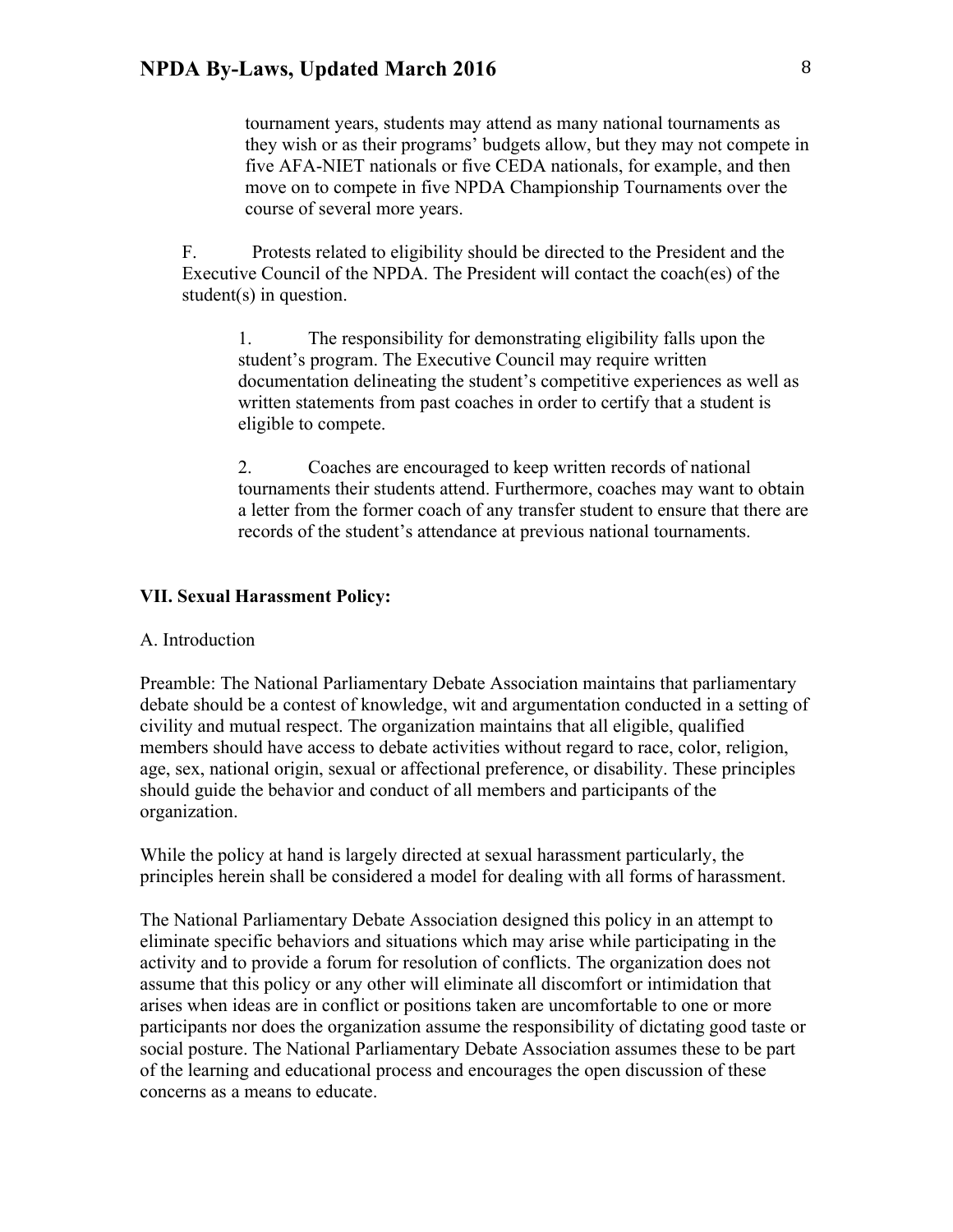Further, this policy does not replace other institutional policies or laws to which the parties are subject.

1. Debate, Free Expression and Harassment

Academic debate provides a forum for the expression, criticism and discussion (and for the tolerance) of a wide range of opinions. Participants are encouraged to develop skills in reasoned and supported argument while avoiding the pitfalls of faulty argument. Academic debate does not provide a license for demeaning actions and it does not tolerate harassment. Any participant who suffers discrimination or harassment as part of the activity is denied an equal opportunity to work, learn and grow in the arena of academic debate.

2. Sexual Harassment

Sexual harassment is a form of discrimination and consists of unwelcome verbal or physical conduct of a sexual nature that has the effect of denying or limiting one's right to participate in the activity, or creates a hostile, intimidating or offensive environment that places the victim in an untenable situation and/or diminishes the victim's opportunity to participate fairly. Sexual conduct can become discriminatory and harassing when the nature of the interaction is unwelcome, or when a pattern of behavior that is offensive to a "reasonable person" exists. These definitions, which comply with EEOC and other legal definitions, rely strongly on the perceptions of the complainant and it is important to recognize that differences in social position between the complainant and the accused can compound the degree of threat or potential harm perceived in a situation.

3. Other Forms of Harassment

 Like sexual harassment, harassment because of a person's race, color, religion, age, national origin, sexual, affectional preference, or disability will not be tolerated. In general, slurs, jokes and other verbal or physical conduct relating to a person's race, color, religion, age, national origin or disability constitute harassment when they unreasonably interfere with the person's performance or create an intimidating environment.

- B. Addressing and reporting harassment
- 1. The NPDA harassment policy shall apply to discrimination and harassment complaints that arise during the NPDA Championship Tournament or from actions taken by officials or employees of NPDA acting at any time in their official capacities.
- 2. Individuals who believe that they are being discriminated against or harassed and cannot or do not wish to resolve the matter informally should promptly report the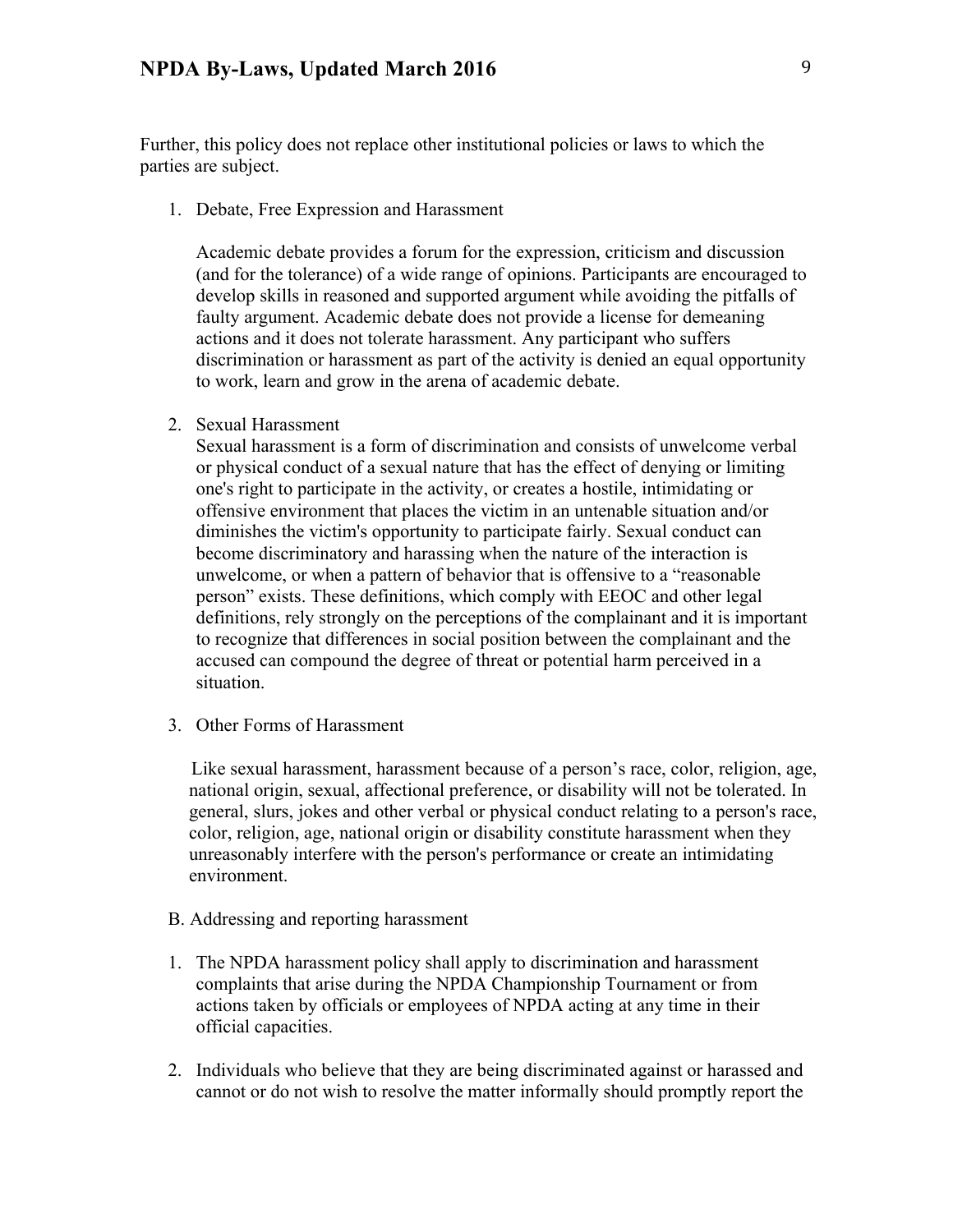complaint to the Sexual Harassment Officer (SHO), who shall be appointed annually by the President of the National Parliamentary Debate Association. The name and contact information for the SHO may be found, among other places, on the Association's web site.

- 3. If reporting the matter to the SHO would prove to be uncomfortable or if the individual is not satisfied with the SHO's handling of the complaint, the individual must promptly bring the matter to the attention of the chair of the National Tournament Ombudsperson.
- 4. The SHO and/or the National Championship Ombudsperson (in cases where the party advancing the complaint is uncomfortable reporting to the SHO, or the SHO has a conflict of interest) promptly investigates all allegations of discrimination and/or harassment in as confidential a manner as possible.
- 5. In consultation with the SHO, or the National Championship Ombudsperson (if appropriate), the President shall determine what, if any, remedial action should be taken. Depending on the factual basis of the incident(s), possible sanctions may include, but not be limited to, any of the following: oral reprimands; written reprimands to be sent to directors of forensics and/or Deans of Faculty or Students and/or College or University Presidents; removal from future participation at the National Tournament (either competing or judging); removal of NPDA points; or suspension of membership in NPDA.
- 6. All sexual harassment claims will be afforded full due process. For instances of sexual harassment claims lodged against opposing teams, based on behaviors taking place in a particular round, reasonable attempts shall be made to preserve all possible remedies before the next debate round. However, the forward movement of the tournament schedule shall not necessarily be impeded based solely on a pending harassment complaint.
- 7. Appeals of Presidential decisions regarding sexual harassment complaints are limited to questions of proper process. Such appeals shall be directed in writing to the full Executive Council. Such appeals are not automatic.
- 8. Under no circumstances will an officer, agent, employee or member of the Association be allowed to threaten or retaliate against anyone who in good faith alleges unlawful harassment or discrimination or who participates in the investigation of such a complaint.

# C. Epilogue:

This document draws heavily from the structure and procedures of the CEDA harassment policy. Thanks to the authors of that policy for their exhaustive work. Resources used in preparing the CEDA document include: Sexual Harassment in Higher Education: Concepts and Issues, NEA, 1992; Sexual Harassment: It's Not Academic, Dept. of Education, 1984; Sexual Harassment, Cornell University, 1990; Statement on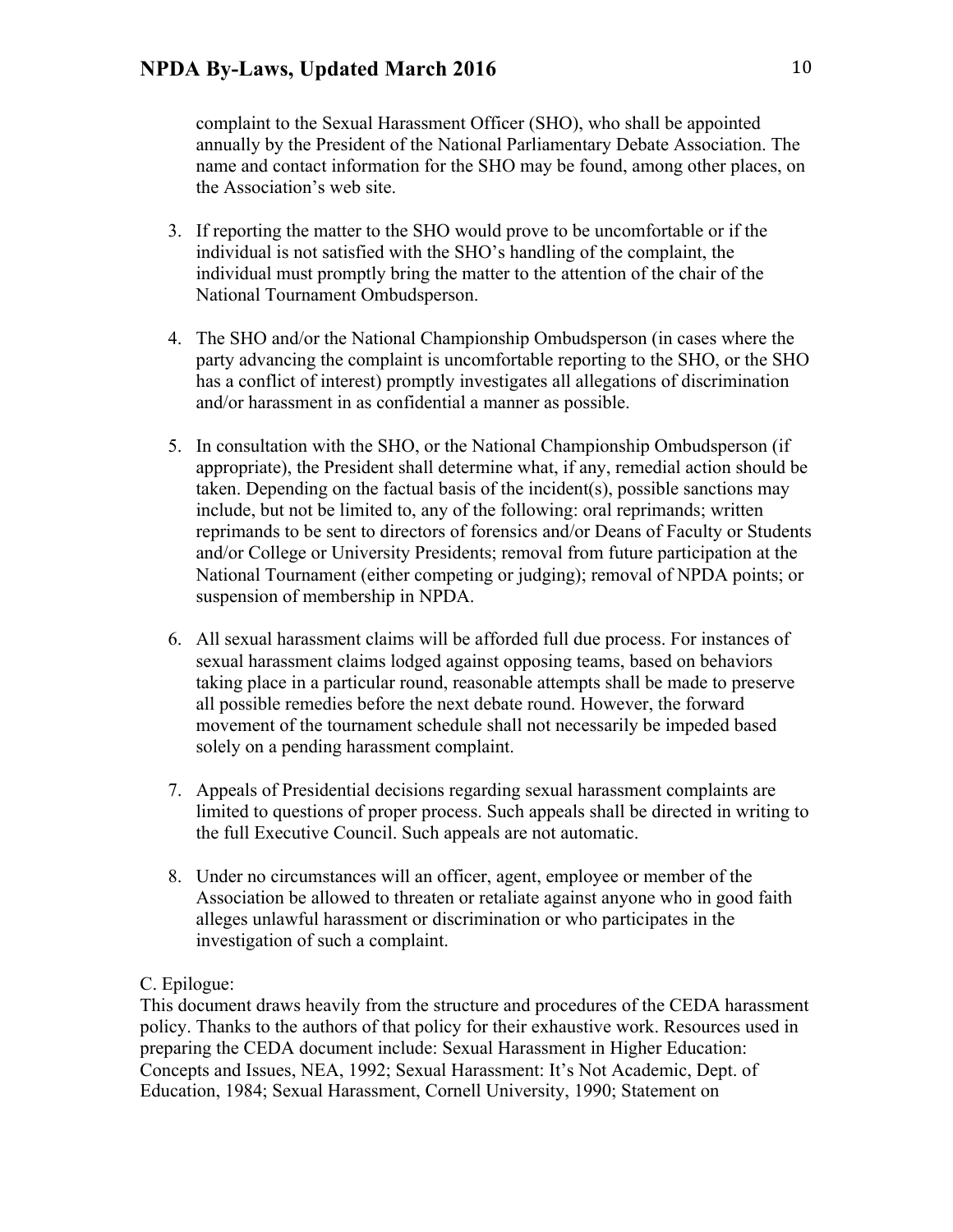Discrimination and Academic Freedom, Carleton College, 1990; and Whitman College Staff Handbook, 1992.

Additional sources used in preparing this document include: Honor One Another: a Program to Prevent Sexual Harassment and Abuse, Concordia University Press, 1994; "Assessing Sexual Harassment: A strategy for changing the Climate in higher education," NASPA Journal, 1994.

## **VIII. NPDA All-American Award**

- A. This award is designed to honor senior students for outstanding achievement in forensics, scholarship and service.
- B. Nominees should demonstrate personal qualities that show their understanding of the role of intercollegiate forensic competition in a liberal education. They should have a record of forensic success and good conduct, excellent grades in a wide range of study, and a commitment to the betterment of their community.
- C. Specific Criteria for Nomination:
	- 1. The nominee must be designated as a senior at their four-year institution (or in their last year of competition at a 2-year school) and attending their last NPDA as a competitor.
	- 2. The nominee must be competing at the NPDA during the year they are nominated.
	- 3. The nominee must have a minimum 3.5 cumulative GPA in his or her college coursework. The nomination must include an unofficial copy of the nominee's grades.
	- 4. The nomination must provide documentation of parliamentary debate success including a resume of awards earned during the nominee's forensic competition. Also, there should be letters of support that convey the value the individual has added to the NPDA community in general such as mentoring, good sportsmanship, etc.
	- 5. The nomination must provide documentation of the nominee's service work. This can include forensic related service. Service outside of the forensics community will also be a significant criterion. Non-forensic service venues may include the community, civic organizations, the school, etc. The nomination must include a letter of support that addresses the student's work in providing community service to their university and the community at large.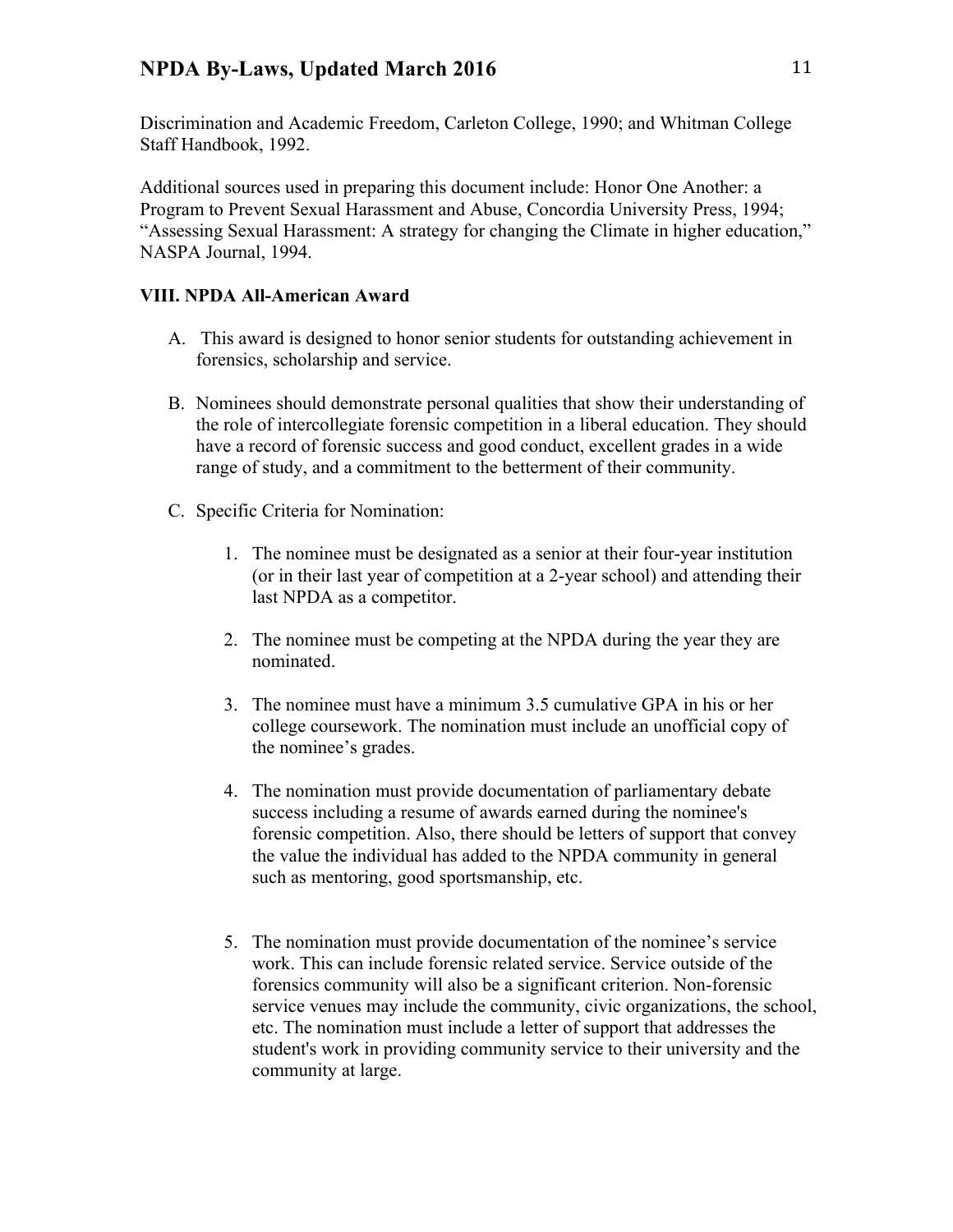D. Nomination Process: Nominations must come from a program director/coach and be submitted to the District Representative. District Representatives will inform member schools of deadlines for submission. Each District Representative will convene a committee to select one recipient from their respective district, and forward up to three additional nominations from their district to the Chair of the Selection Committee. A school can submit at most two nominations to their district, but only one nomination from each school can be forwarded to the National Chair of the All-American Team Selection Committee. There will be at least one recipient from each of the NPDA districts and at-large recipients who may come from any district. District chairs must submit all nominations to the Chair of the All-American Award Selection Committee no later than March 1.

# E. All-American Award Selection

- 1. The district representatives and NPDA Vice-President will constitute the national selection committee. The NPDA Vice-President will serve as chair.
- 2. District representatives shall submit nominations to the chair of the selection committee.
- 3. The chair shall set timely annual deadlines for the selection process so that the awards can be presented at the National Championship Tournament.
- 4. The committee shall designate at least one recipient from each of the NPDA districts. The committee may also choose at-large recipients who come from any district.

# **IX. National Tournament Operation Procedure (Revised & Reintegrated to Bylaws November 2015)**

In March or April of each year the Association will host a Championship Tournament. The Tournament Site Subcommittee of the Championship Tournament Committee should take into consideration religious holidays in determining the date and place of the Championship Tournament.The following procedures provide guidelines for conducting the annual NPDA Championship Tournament. Throughout these procedures, two-person teams competing in the tournament are referred to as "teams" and the colleges or universities they represent are referred to as "schools."

# A. Tournament Staff

1. The Tournament Director shall be appointed by the President with the approval of the Executive Council and shall serve at the pleasure of the President.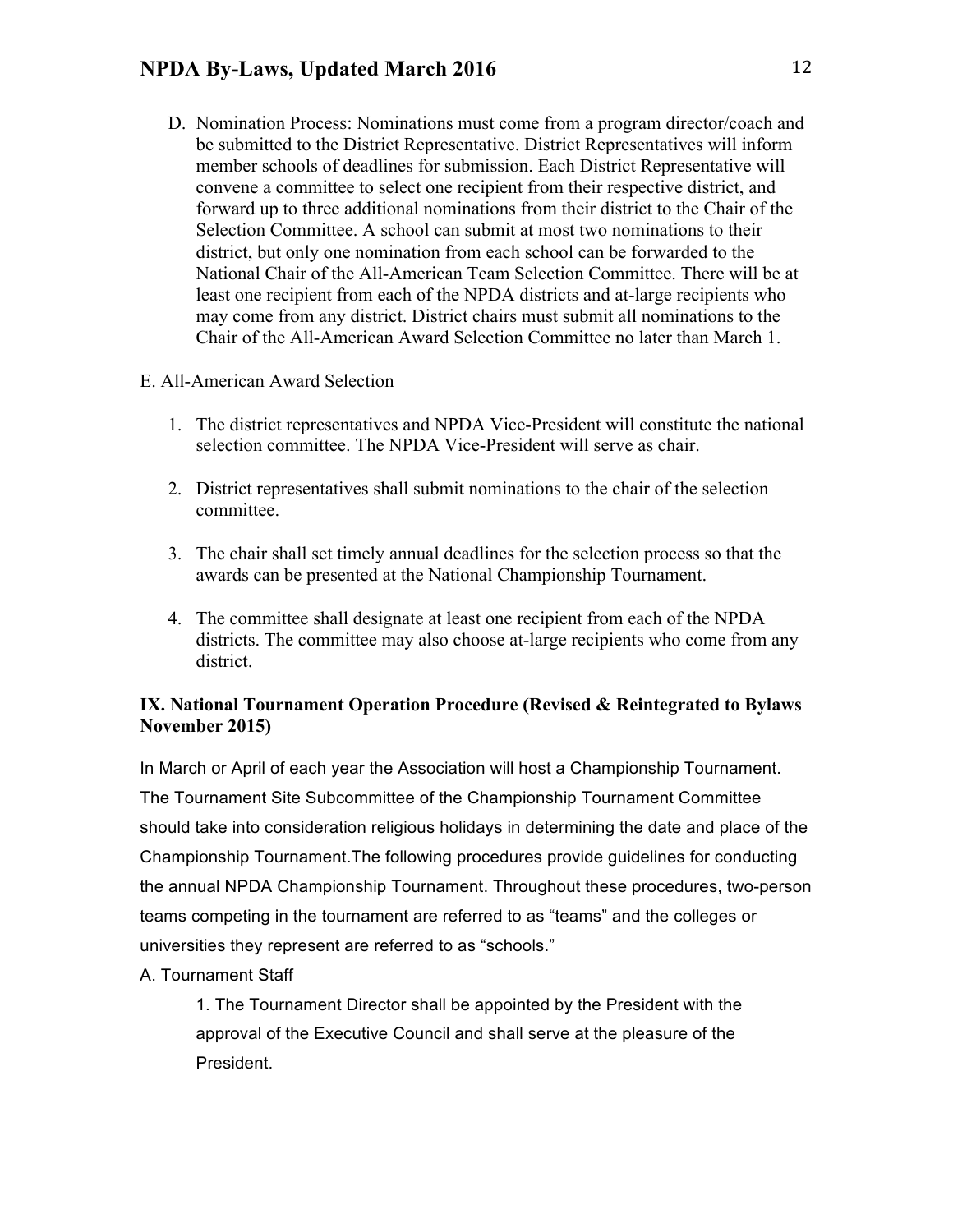a. The Tournament Director shall oversee all aspects of the tournament, and shall be responsible for administering the tournament according to the Operating Procedures contained within this document and related NPDA By-Laws.

b. In extreme circumstances, the Tournament Director may deviate from the Tournament Operating Procedures when his or her decision to do so is supported by a majority vote of the Executive Council. Any such deviations and the reasons for making them must be reported to the membership of the Association in a timely manner.

c. Tournament personnel should incur no net financial loss by working on the tournament - and personnel may apply to the Treasurer for reimbursement of costs above and beyond those that would have been incurred had they not served on the tournament staff.

d. Members of the tournament staff who may be used as judges in elimination rounds shall appear on the strike sheet as judges.

2. The tournament director shall appoint the staff necessary to administer the tournament.

#### B. Entries

1. No later than two months prior to the tournament, the Tournament Director shall send a tournament invitation to all member schools. The tournament invitation shall announce a deadline for entry that is approximately four weeks prior to the Championship Tournament. The tournament invitation will include a maximum number of teams that each school is allowed to nominate.

2. All schools shall be permitted to nominate no more than the maximum number of teams allowed for each school. The Tournament Director shall note the order in which the nominations are received. A complete nomination must consist of the number of teams, the number of judges, the names of teams and judges (although names may be changed prior to the tournament), and a deposit to be applied to entry fees. Deposits will be returned only in the events that changes are made prior to the entry deadline or if the tournament is unable to accommodate all of the nominations. Otherwise, deposits are nonrefundable. 3. On the date of the deadline for entry, the Tournament Director shall compare the number of teams nominated for the tournament with the maximum number of teams that can be accommodated by the host school. If the number of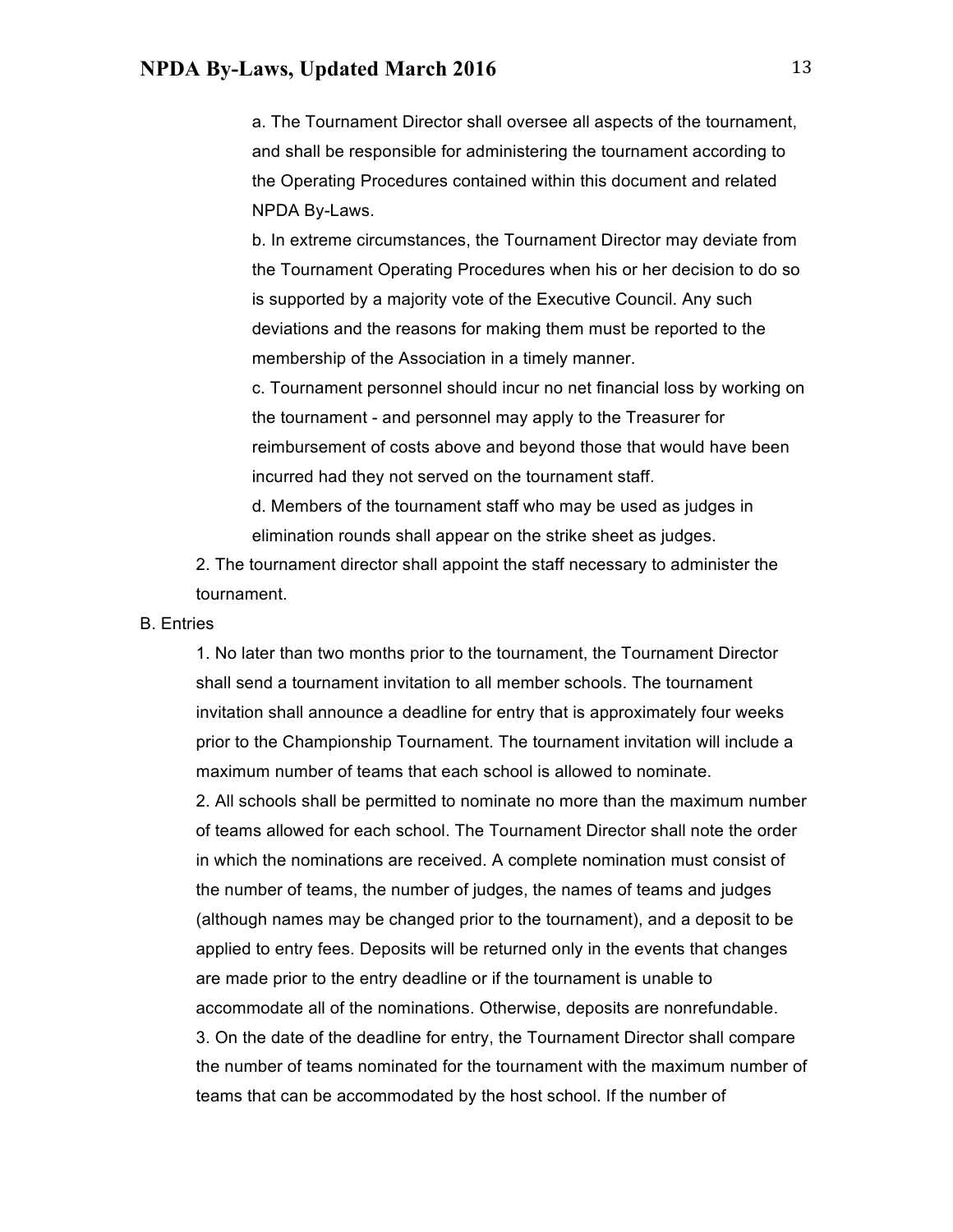nominations is equal to or fewer than the maximum number of teams that can be accommodated, the Tournament Director shall enter those teams in the tournament.

4. At the deadline, if the number of teams nominated exceeds the maximum number of teams that can be accommodated, the Tournament Director shall enter the first team from each school, then the second, and so on. Once it is impossible to complete a movement through the list and accommodate at the tournament site, the total number of applicants for slots in the tournament, the Tournament Director will return to the top of the list and count the number of teams at this point. The director will then subtract that number from the total number of slots possible for the tournament. That number of teams will then be selected randomly from a pool consisting of one team from each school still applying for slots. After this process, the Tournament Director will notify all schools of the final number of teams they will be allowed to enter in the tournament and will return deposits for all teams that cannot be accommodated in the tournament. The Tournament Director will then continue the process, to rank the unentered teams in priority for a waiting list.

5. At the deadline, if the maximum number of teams that can be accommodated is not exceeded, the Tournament Director may accept additional teams that may be charged an additional fee for late entry.

#### C. Debater Eligibility

1. All entering schools must be members of the NPDA or must pay membership fees at the time of their tournament registration.

2. Eligibility to participate in the tournament is defined by NPDA By-Law VIII. Each nomination must include a statement by the registrar (or other appropriate university official) testifying that the debaters are enrolled in the institution as prescribed in NPDA By-Law VIII.

3. Ordinarily a team will consist of two persons from the same school. Hybrid teams (with one member from each of two different schools) are also permitted; although, no school is permitted to have more than one debater participating as a member of a hybrid team. Hybrid teams will not meet teams from either of the two schools in prelims or elimination rounds. Hybrid success will count toward tournament sweepstakes, with each school receiving 50 percent of the total points earned.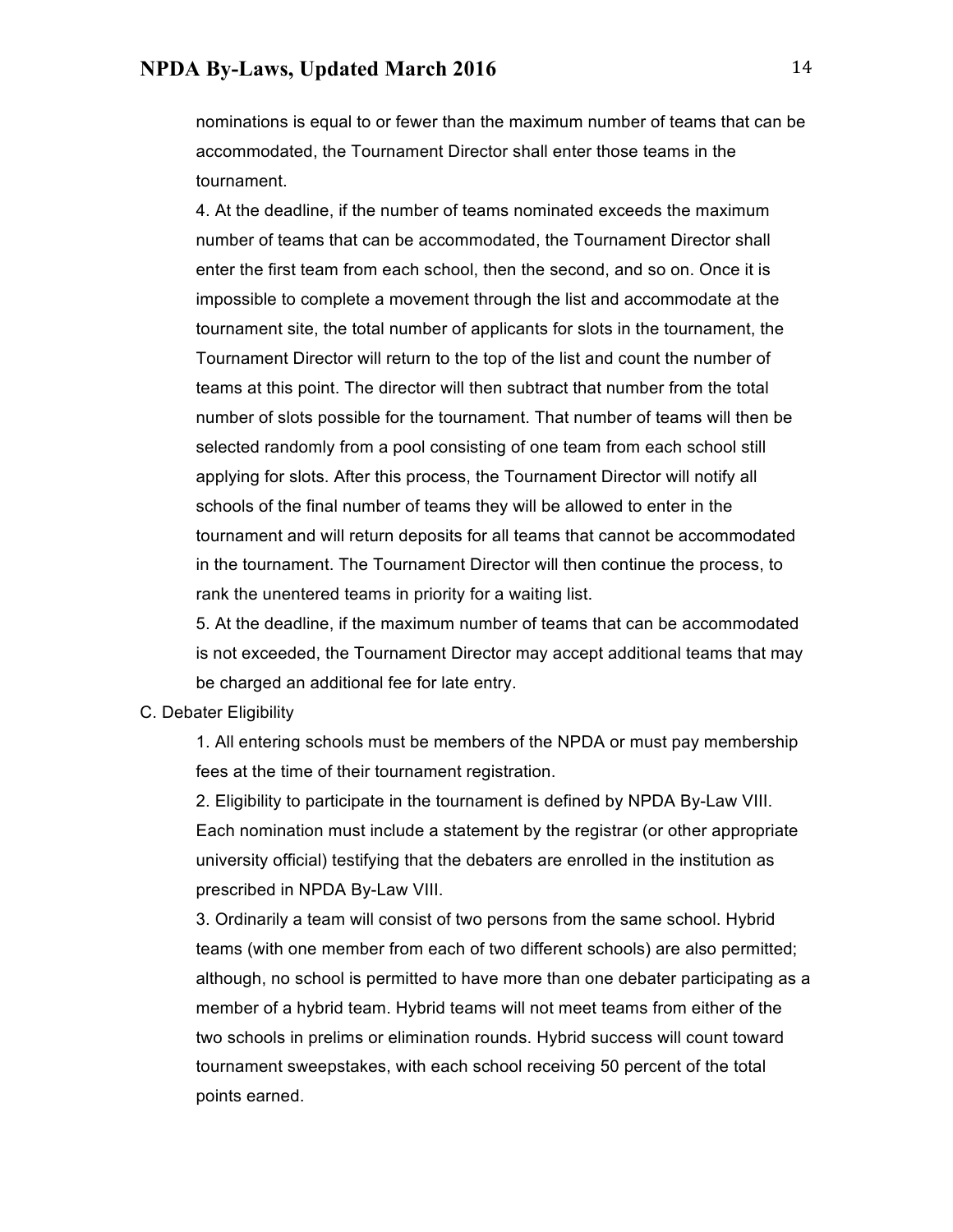D. Novice

1. For purposes of the NPDA Championship Tournament, a novice shall be defined as an undergraduate student who is in his or her first year of participation in intercollegiate competitive debate and meets the criteria below:

a. Students with previous competitive experience in high school or intercollegiate debate formats would be ineligible for novice status.

> 1) High school debate formats include, but are not limited to, Cross Examination (CX) Debate, Lincoln-Douglas (LD) Debate, Public Forum (PF) Debate and Parliamentary Debate. 2) Intercollegiate debate formats include, but are not limited to, Parliamentary Debate (such as NPDA, APDA, CUSID), CEDA/NDT, NFA-LD, NEDA, ADA, BP, IPDA and College Public Forum.

b. Each novice student is eligible for novice standing for no more than one NPDA Championship Tournament.

2. Coaches may identify students who qualify for novice status so that they may be tracked for novice awards.

a. The coach should identify novice competitors and novice two-person teams at the time the entry is submitted to the Tournament Director. b. In order for a two-person team to qualify for novice status, both members of the pairing must be novice competitors.

3. The tab room staff at each NPDA Championship Tournament will track the performance of novice competitors and novice two-person teams.

a. Certificates, plaques, or other appropriate awards should be given to the top five novice speakers.

> 1) The speakers should simply be identified from the overall rankings for speaker awards. So, it is conceivable that a novice could receive a regular open division speaker award as well as a novice speaker award.

2) Novice speaker awards will be announced at the normally scheduled awards ceremony.

b. Certificates, plaques, or other appropriate awards should be given to the top three novice two-person teams.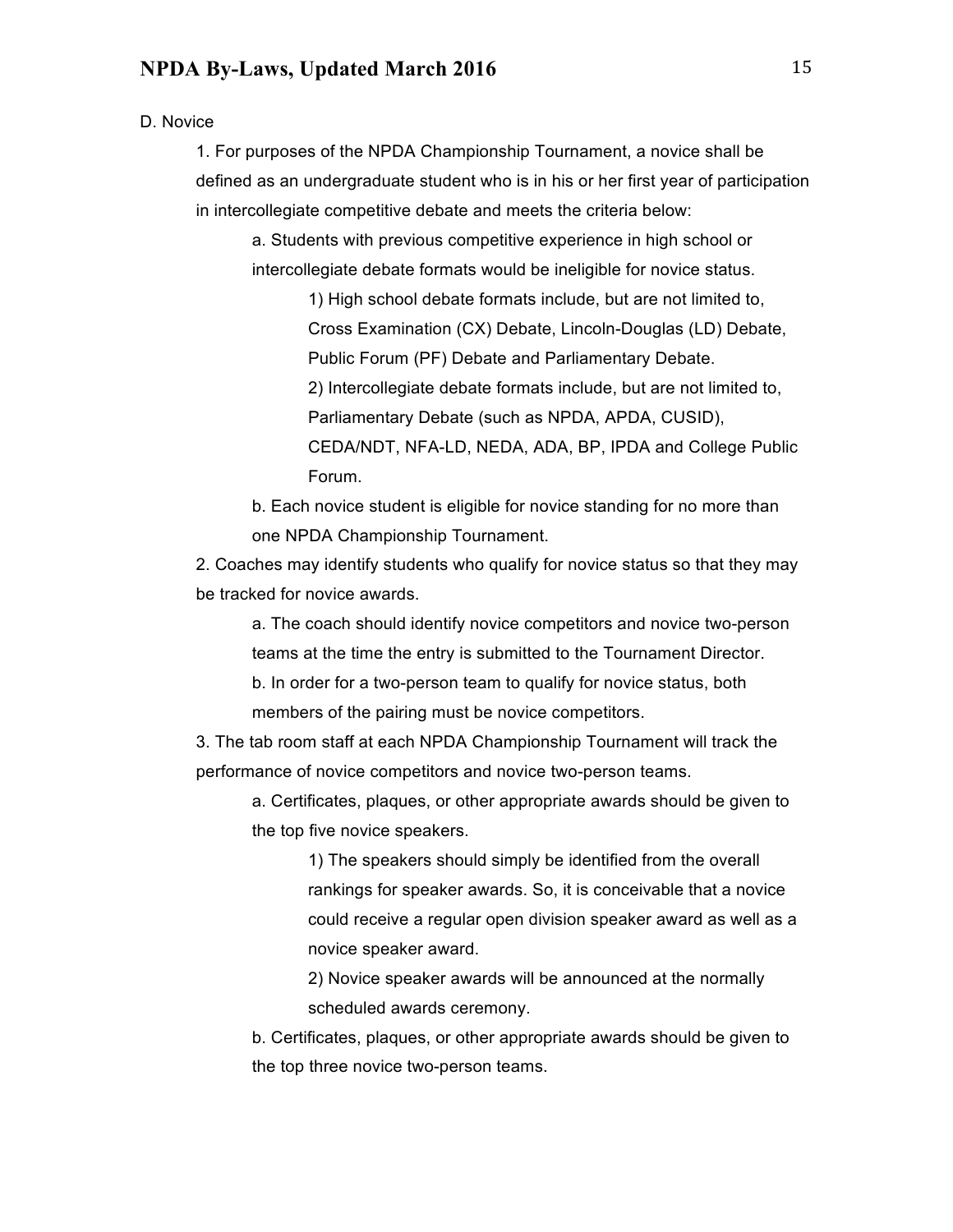1) Both members of the two-person team must be novice competitors in order to receive a novice team award. 2) The teams should simply be ranked from the overall rankings

for team awards. Consequently, if more than one novice team advances to elimination rounds, the awards for top novice teams would be held until those teams are eliminated from competition.

c. To ensure the privacy of the novice status of teams or debaters, the novice status of any two-person team or individual competitor will be only known to the tab room staff, Tournament Director, and other relevant parties associated with tournament administration.

> 1) Tab room staff and others who may be aware of a team or debater's status will maintain confidentiality with regard to a team or debater's status until awards are announced.

2) The novice status of any two-person team or debater may be included with post-tournament materials such as lists of awards and results.

d. Novice competitors and novice teams will be treated no differently than other teams or competitors for purposes of team and season sweepstakes awards at the NPDA Championship Tournament.

#### E. Accommodations for debates

1. Students and/or judges who need ADA accommodations shall notify the tournament director as soon as possible and preferably at the time of entry whether there will be a need for any accommodations.

2. In consultation with the host, the tournament director shall provide the necessary accommodations. Such accommodations could include rooms near the ballot table and/or topic announcement for both judging and preparation, and/or other reasonable accommodations as defined by the ADA.

3. If an ADA room is necessary for a judge or a debater, preference shall be given to keep the same room for both competition and preparation. ADA requests shall trump any school reserving preparation rooms as part of the tournament.

F. Judge Eligibility

1. In order to be an adjudicator at the National Championship Tournament a judge shall meet one or more of the following initial criteria at the time their name is submitted as part of the tournament entry: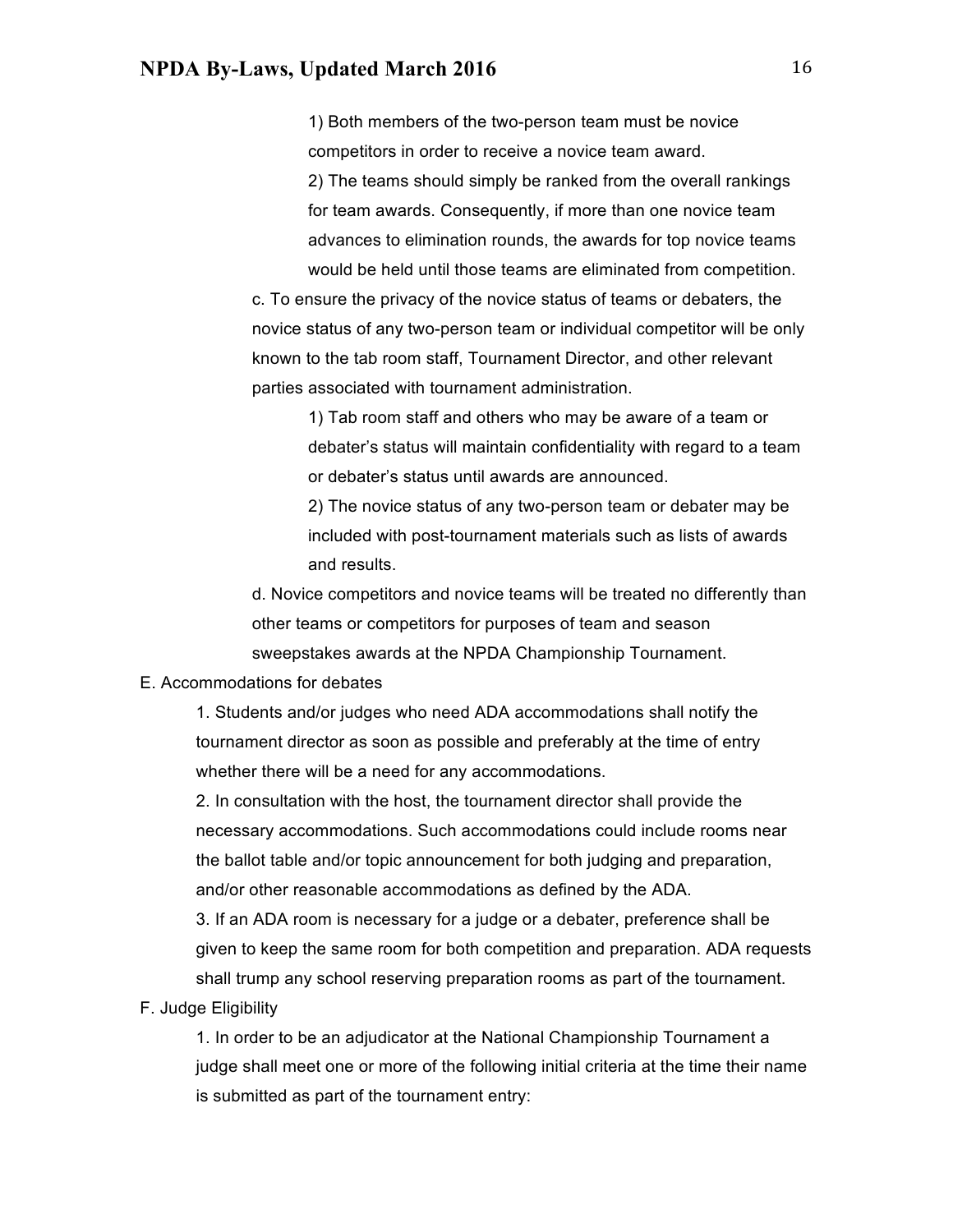a. they shall have completed a baccalaureate degree;

b. they shall have exhausted competitive eligibility in all intercollegiate forensics; or,

c. if some eligibility remains, they shall have foresworn any future competition in intercollegiate forensics.

d. exceptions to the waiver of eligibility can be made on a case-by-case basis by the executive council for undergraduates who have entered debate through non-traditional channels.

2. The judge shall not have competed in intercollegiate debate in the United States after May 1 of the year preceding the National Championships and shall not do so in the period between entry in the tournament and the conclusion of the National Championship tournament.

### G. Debates

1. There shall be eight preliminary rounds of debate.

2. To the extent possible, all preliminary rounds should be paired to give each team an equal number of rounds on both sides of the motion.

3. Following the preliminary rounds, an appropriate number of single elimination rounds will be held until one team is deemed the champion.

4. Both members of each team must participate in each debate. If one or both members of a team fails to show up for a scheduled debate round, the team will be considered to have forfeited the round.

5. The first speaker for each team will deliver the first constructive and the rebuttal for each side. The second speaker for each team will deliver the second constructive.

### H. Topics and Topic Announcement

1. In addition to the responsibilities indicated under the Championship Tournament Committee, Subcommittee duties, the Topic Selection Committee shall select an appropriate number of topics to be debated at the tournament. The chair of the topic committee shall solicit topics from the NPDA membership, though the committee should not be limited to only those topics submitted. 2. A different topic will be announced prior to each debate.

3. Debates shall begin a specified number of minutes after the announcement of the topic. The specified preparation and transit time shall be twenty minutes plus the amount of time needed to walk to the furthest building in which debates are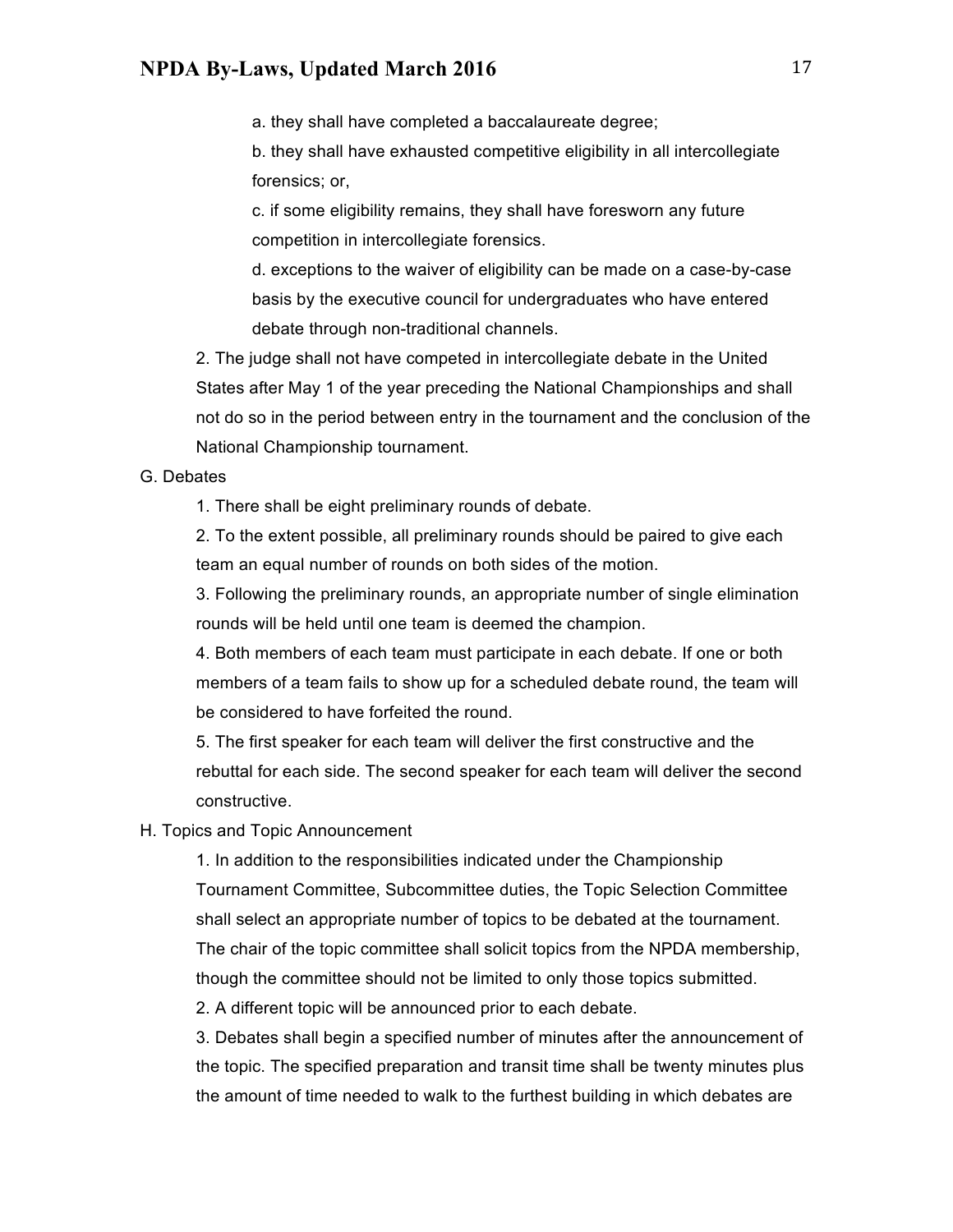being held, as determined by the tournament director. The official start of prep time shall be announced with the topic. Debaters and judges are responsible for starting their time at the time of announcement.

- I. Scheduling of the Debates
	- 1. Randomly paired debates.
		- a. The first two debates shall be paired randomly.
	- 2. Power-matched debates

a. Rounds 3-8 will be power matched based on each team's cumulative record through the previous round.

b. All power-matched rounds shall be conducted using standard high-low within bracket procedures.

c. If a record bracket contains an uneven number of teams, the bracket shall be evened by "pulling leftovers up." The uneven bottom of the upper bracket is moved to the top of the next lower bracket according to opposition record. Care should be taken to avoid second "pull-ups." d. For the purpose of power-matching rounds 3-4, team order shall be determined by the following criteria:

1) Number of Wins

2) Total Speaker Points

3) Adjusted Speaker Points: Adjusted by dropping the high and the low scores

4) Opposition Wins: The strength of the team's competition as defined by the number of wins earned by the team's opposition

5) Double-Adjusted Points: Adjusted by dropping the two high and the two low scores

6) Judge Variance: The average number of points that each judge gave the team relative to the number of points the judge gave to all other teams the judge was assigned

7) Random

e. For the purpose of power matching rounds 5-8, team order shall be determined by the following criteria:

1) Number of Wins

2) Adjusted Speaker Points: Adjusted by dropping the high and the low scores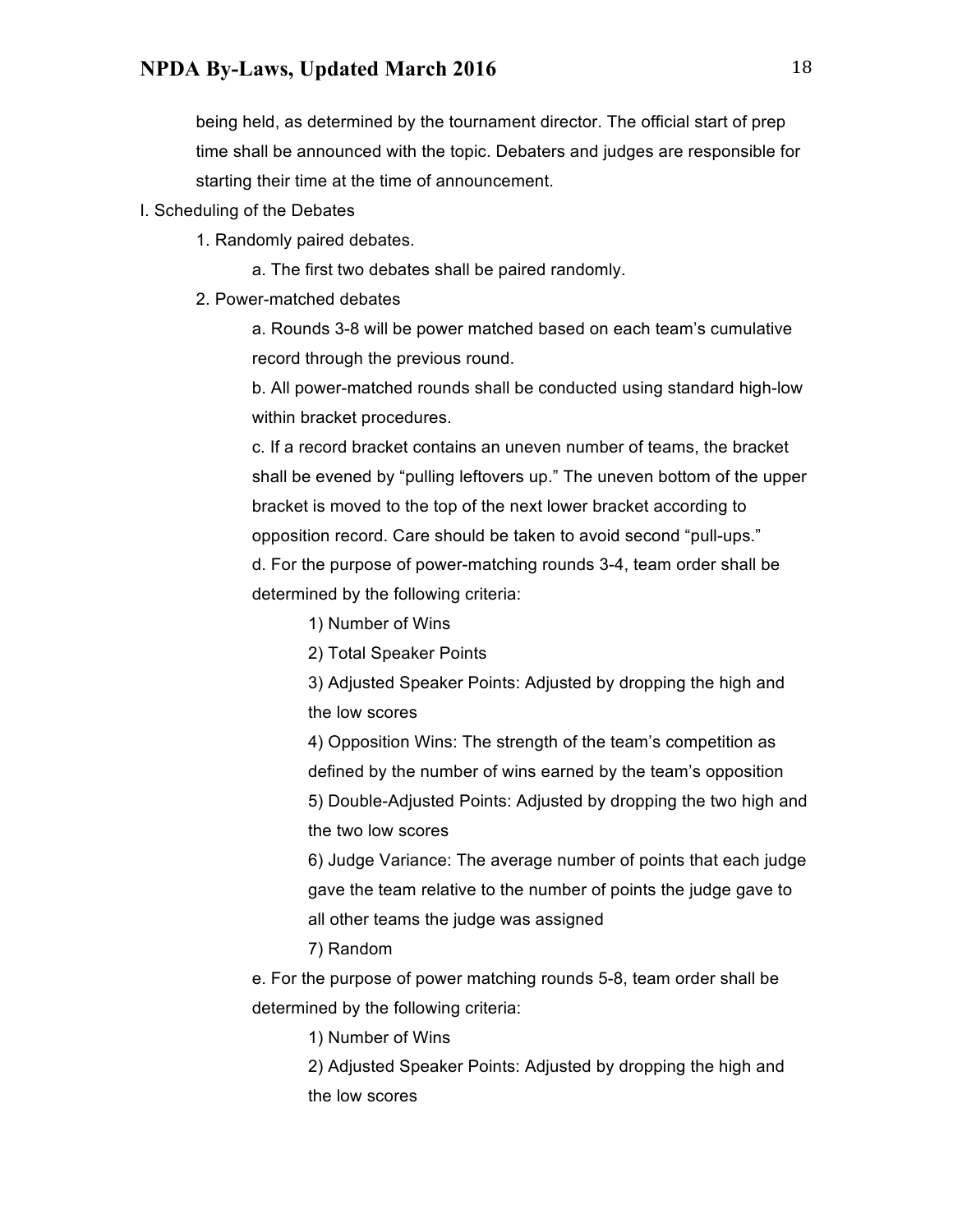3) Total Speaker Points

4) Opposition Wins: The strength of the team's competition as defined by the number of wins earned by the team's opposition 5) Double-Adjusted Points: Adjusted by dropping the two high and the two low scores

6) Judge Variance: The average number of points that each judge gave the team relative to the number of points the judge gave to all other teams the judge was assigned

- 7) Random
- 3. Tab Room Disclosure.

After tabulating the results of each preliminary round 1-8 and releasing the pairings for the subsequent round, the tabulation staff will post the results of the previous round by highlighting the team that won in a common area accessible to all tournament participants or by electronic dissemination.

4. Scheduling elimination rounds

a. All teams with winning records (5-3 or better) will advance to the singleelimination rounds. The initial seeding order of teams advancing to elimination rounds will be determined by the following criteria:

1) Number of Wins

2) Adjusted Speaker Points: Adjusted by dropping the high and the low scores

3) Total Speaker Points

4) Opposition Wins: The strength of the team's competition as defined by the number of wins earned by the team's opposition 5) Double-Adjusted Points: Adjusted by dropping the two high and the two low scores

6) Judge Variance: The average number of points that each judge gave the team relative to the number of points the judge gave to all other teams the judge was assigned

7) Random

b. If more teams have winning records than can be accommodated with a standard elimination round, a partial elimination round will be held to determine seedings for the subsequent elimination round.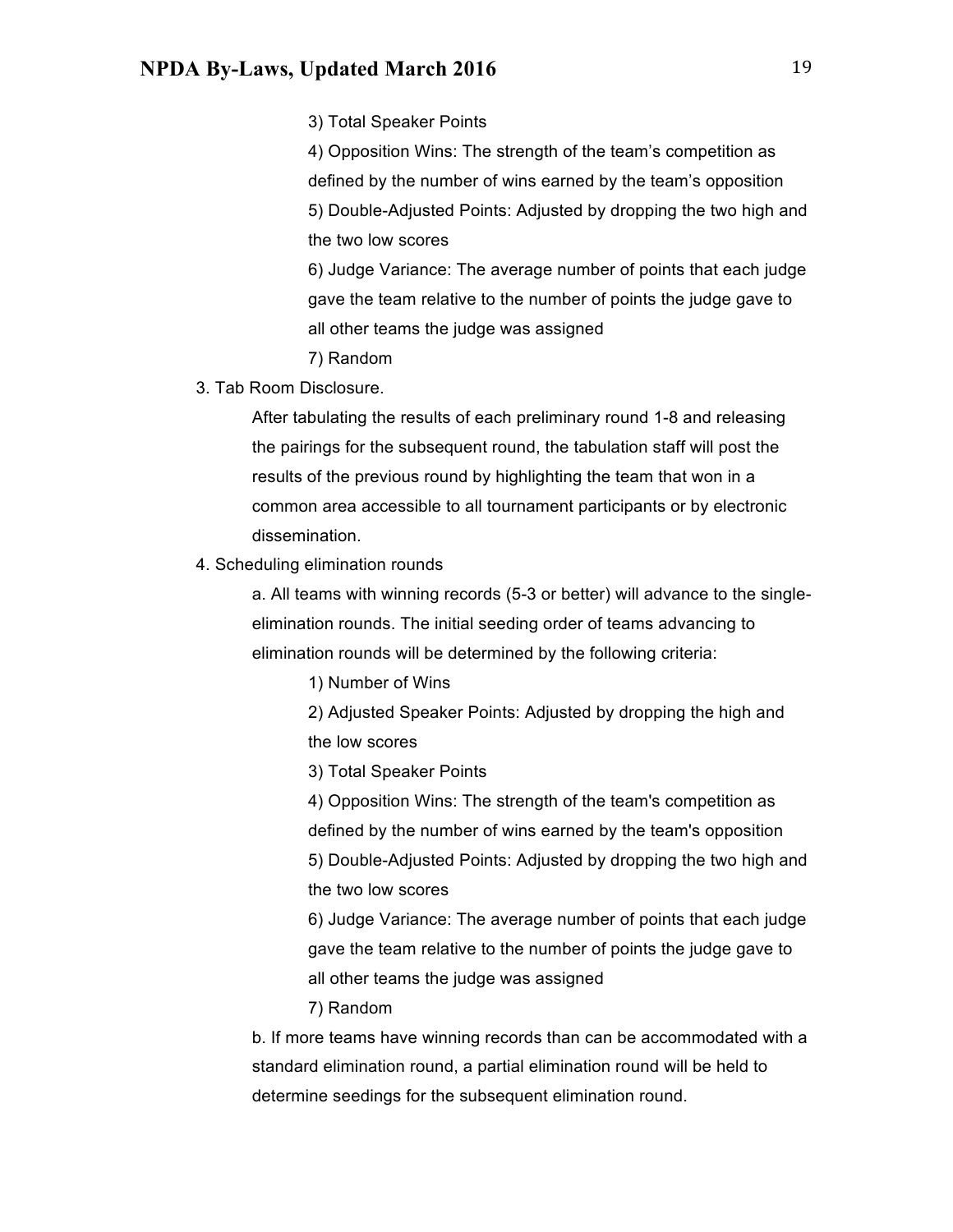c. Those teams with the lower records will debate in the partial elimination round for seedings in the subsequent elimination rounds. Those teams with better records will receive an automatic bye into the next elimination round.

d. In the event that two teams from the same school meet in elimination rounds, the Tournament Director or his/her staff will break brackets according to the following criteria:

- (1) protecting the higher seed;
- (2) changing the fewest number of brackets;
- (3) preserving original bracket order

e. Sides in the elimination rounds will be reversed if the teams have met in the preliminary rounds. If the teams have not met before, sides will be determined randomly until the quarterfinal round. Starting with the quarterfinal round, a coin toss will determine sides. The team listed first will call the side in the coin toss.

J. Judge Assignment

1. Each preliminary round should be adjudicated by one judge. Each elimination round prior to the quarter final round will be adjudicated by no fewer than three judges. The quarter final and semi finals will be adjudicated by no fewer than five judges. The final round will be adjudicated by no fewer than seven judges. At the discretion of the Tournament Director, each team in the semifinal and final round of debate may be allowed to remove one or more judges from a tentative panel. In this case, the Tournament Director has the right to name one or more judges who cannot be removed by either team. The team will be given up to three minutes to return the judge strike card or forfeit their right to strike judges. From the remaining potential judge panel, the tab room will randomly assign judges to the debates. The final judge panel will then be announced to the teams debating. 2. All strikes and constraints that have been received by the deadline shall be administered by the tabulation staff and Tournament Director before the start of round one. The number of allowed strikes for each individual team shall never be less than 15% of the entire judging pool.

3. No team will be judged by someone associated with either member of the team or the team's school for the past four years. All teams and judges registered for the tournament should note such conflicts on their entry. At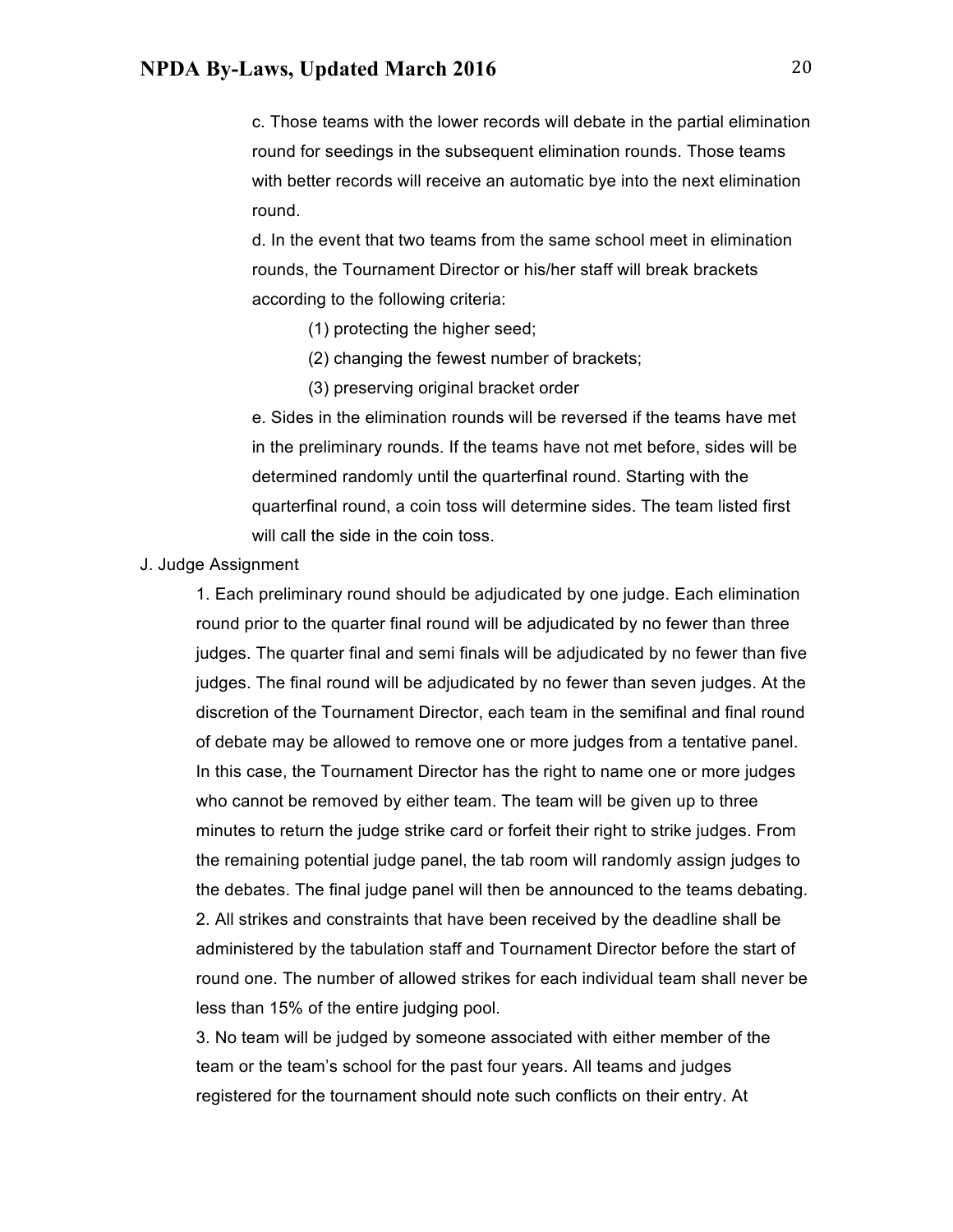registration, judges will be provided a team list to return to the tab staff marked with any teams they feel they should be constrained against. Any constraints entered by a team in effect for the tournament will need to be justified and accepted by the Tournament Director based on the following categories: former coaches, former team members, romantic relationships.

4. All judging assignments will be made at random from a pool. Judges and program directors should identify obvious conflicts of interest and exclude those judges from judging teams impacted by that conflict

5. All judges are committed to judge two rounds past the elimination round of their last competing teams. Judges who wish to remain in the pool past their obligation should notify the tournament director. The Tournament Director will publicly post a list of the judges being used for morning elimination rounds. 6. All judges are required to monitor postings and ballots (whether paper or electronic) and judge any debate that they are assigned to. A financial penalty of fifty dollars for each preliminary and 100 dollars for each elimination round will be imposed against any and all judges who fail to be available to judge all rounds for which they are obligated. Fines must be paid promptly, as determined by the tournament director.

a. Teams from schools who have not paid penalties for their judges failing to pick up assigned and/or pushed ballots will not be allowed to advance to elimination rounds.

b. Until fines are paid, the judge's affiliated or hiring school will be suspended from NPDA membership.

c. All fines are subject to appeal to the National Championship

Tournament Ombudsperson on the basis of extenuating circumstances. 7. Judges shall arrive at their debates on time. A financial penalty of fifty dollars for each preliminary and one hundred dollars for each elimination round will be imposed against any and all judges who fail to be available to judge all rounds to which they are obligated.

a. Debaters shall be afforded the opportunity to inform the tab room of judges who are late to their rounds. The Tournament Director shall have the discretion of imposing penalties, equivalent to those imposed for a missed round, for lateness.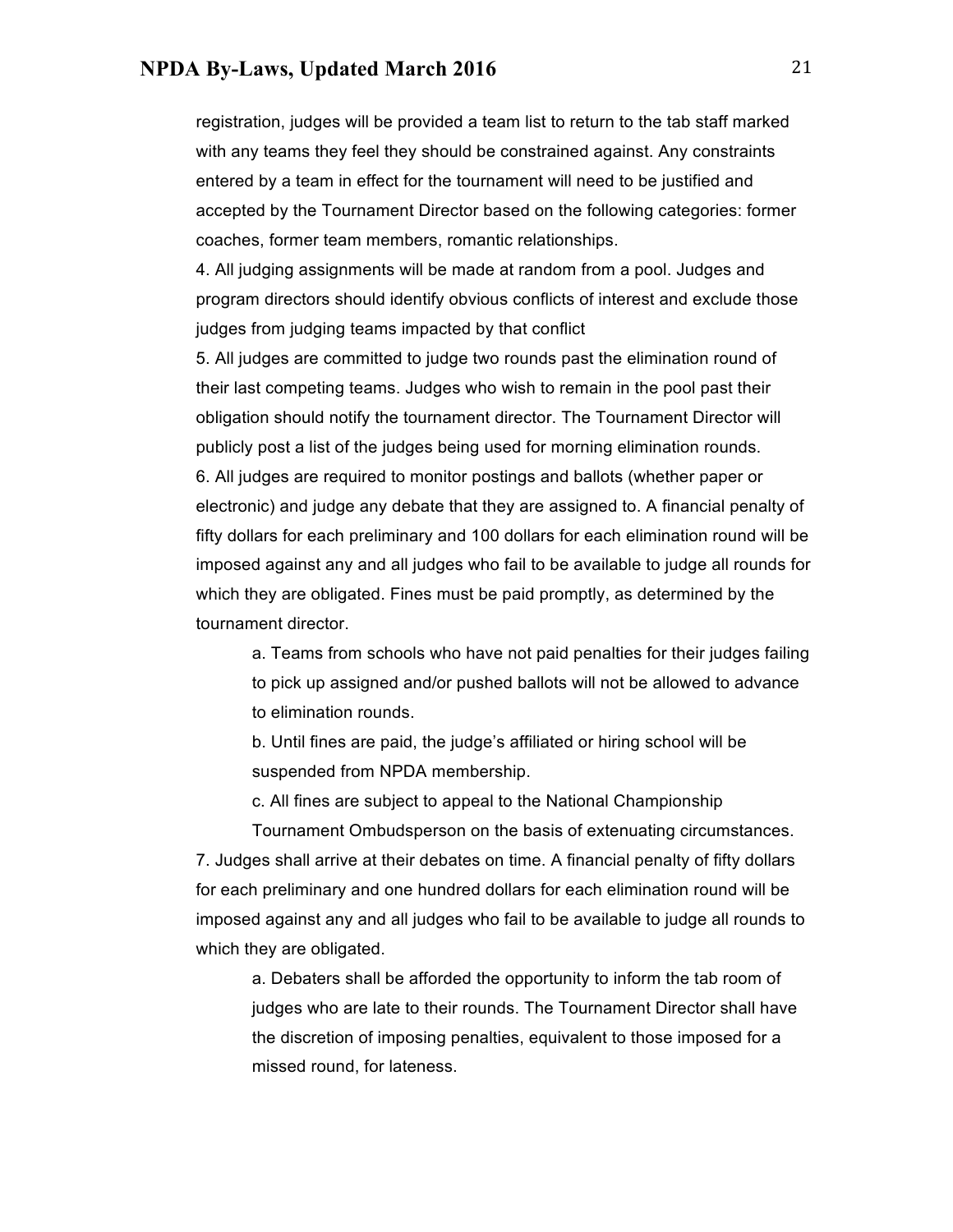b. Until fines are paid, the judge's affiliated or hiring school will be suspended from NPDA membership and denied participation in elimination rounds.

c. All fines are subject to appeal to the National Championship Tournament Ombudsperson on the basis of extenuating circumstances.

8. Judges should strive to judge debates on the basis of student performance, avoiding rendering decisions based on the judge's personal prejudices.

#### K. Enforcement of Tournament Rules

1. Enforcement of Section 4 of the NPDA Tournament Rules (section entitled "During the Debate") shall be the province of the judge(s). In the case of a dispute regarding a judge's interpretation of the rules, enforcement of the rules, or adhering to the procedures of the tournament, one or both debate teams may appeal a judge's decision regarding sanctions to the tournament ombudsperson for a final decision. All judges adjudicating at the Championship Tournament shall affirm, that they have read, understand and agree to abide by the NPDA rules and guidelines for judging, including the Sexual Harassment and Discrimination Policy, prior to submitting their required judging philosophy. 2. In addition to enforcing Section 4 of the NPDA Tournament Rules, the judge(s) shall be responsible for declaring a forfeiture to a team not showing up for a debate.

a. Teams that arrive more than three minutes after preparation time has elapsed shall forfeit the debate.

3. All appeals pertaining to tournament rules in a particular round must be made before the topic is announced for the subsequent round.

4. Enforcement of all other sections of the NPDA Tournament Rules shall be the providence of the Tournament Director in consultation with the Championship Tournament Committee.

5. Appeals of decisions made by the tournament director will be directed to the National Championship Tournament Ombudsperson.

L. Awards

1. Each debater advancing to elimination rounds will receive an award. Each member of the team will receive an award appropriate to their placing in the tournament (Quarterfinalist, Semifinalist, etc.).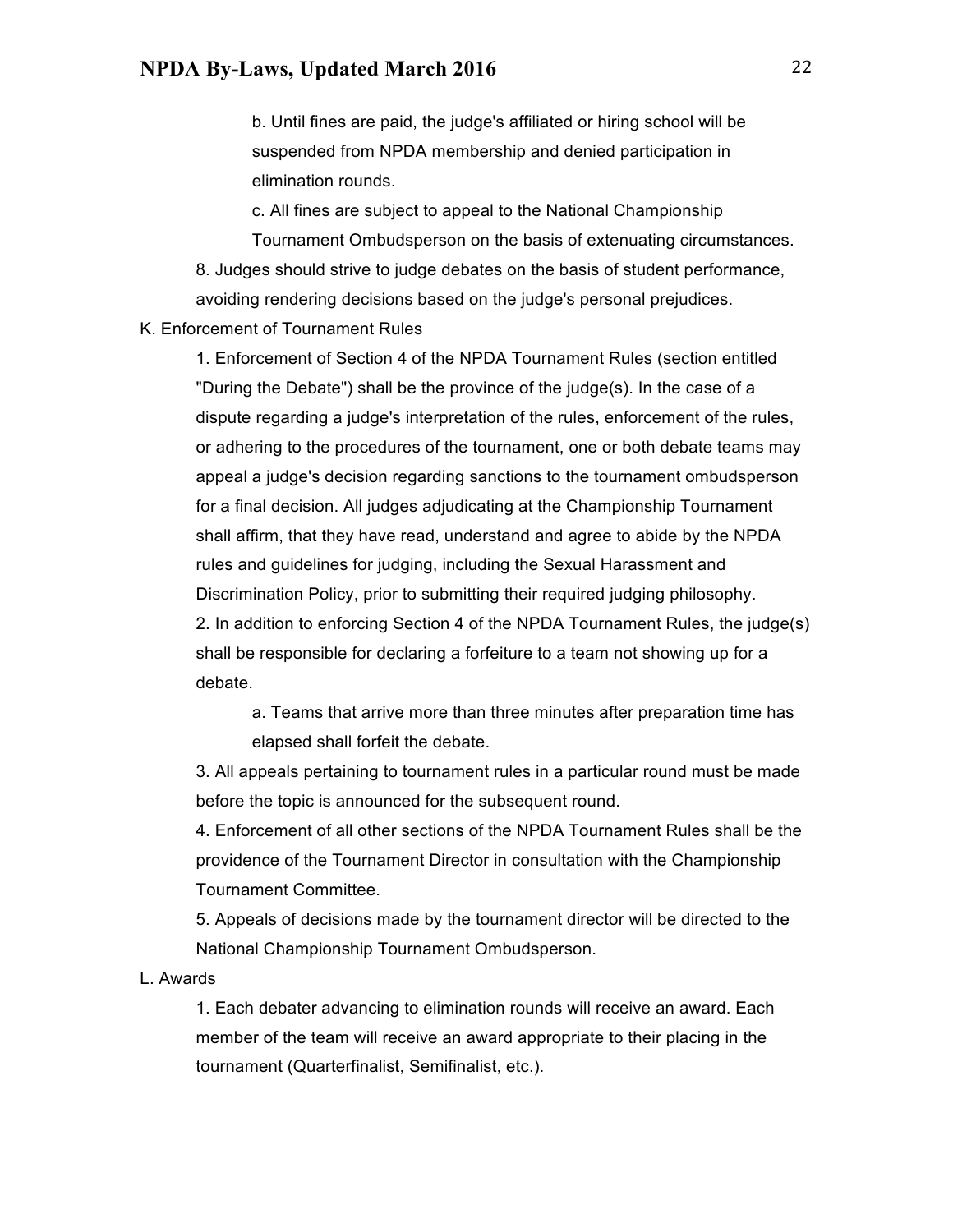2. The top twenty speakers at the tournament will receive an award as determined by the speaker points assigned to them in the preliminary rounds. Speaker order shall be determined by the following criteria:

a. Adjusted Points: Speaker points after dropping high and low scores

b. Total Points: Total speaker points

c. Double-Adjusted Points: Speaker points after dropping the two highest and the two lowest scores

d. Judge Variance: The average number of points greater or fewer that each judge gave the speaker relative to all other speakers to which the judge assigned points

e. Number of Wins: The speaker's number of wins in the preliminary rounds

f. Opposition Wins: The strength of the speaker's competition as defined by the number of preliminary round wins earned by the speaker's opposition

g. If all the speakers involved in a tie are indistinguishable based on all of the above criteria, then an "unbreakable tie" will be declared.

3. All teams, both members of which are novice (no more than one semester of interscholastic high school debate experience, in their first year of intercollegiate debate competition with a year of competition being defined as two tournaments in each of two semesters), will be eligible for the Top Novice Team award. The top three novice teams will receive awards. The top novice teams are also eligible for regular team awards.

a. Placing will first be determined by a team's placing in elimination rounds.

b. If a tie still exists, the seeding of the tied teams after preliminary rounds will determine placing.

4. All novice debaters (no more than one semester of interscholastic high school debate experience, in their first year of intercollegiate debate competition with a year of competition being defined as two tournaments in each of two semesters) will be eligible for the Top Novice Speaker award, regardless of the status of the person with whom they debate. The top five novice speakers will be recognized. The top novice speakers are also eligible for regular speaker awards. Speaker order shall be determined by the following criteria: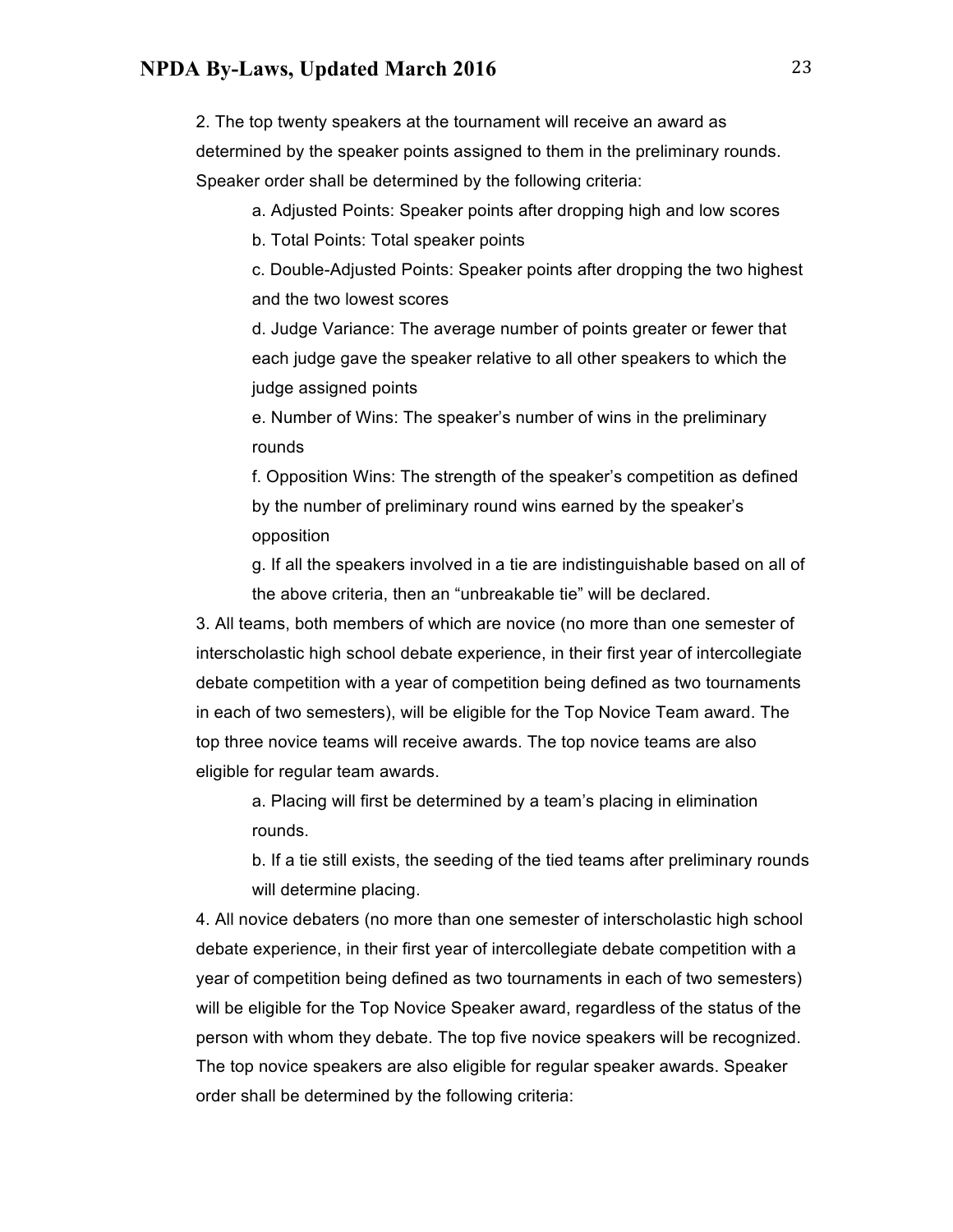- a. Adjusted speaker points
- b. Total speaker points
- c. Double adjusted speaker points
- d. Judge variance
- 5. Tournament Sweepstakes
	- a. Championship Tournament Sweepstakes

1) All schools participating in the tournament will be eligible to receive a Championship Tournament Sweepstakes Award. 2) The top twenty schools competing will receive Championship Tournament Sweepstakes Awards.

3) Sweepstakes points will be accumulated from a combination of preliminary and elimination round records from the top four teams from a school during the competition. Ordinarily, the records of the four teams from each school with the highest number of preliminary round wins will be awarded two points for each preliminary round. An additional two points will be awarded per team per elimination round won (including advancement by a bye) by the four teams accumulating the most elimination round points. These may not necessarily be the same four teams that accumulated the most points in preliminary rounds. The National Champion will receive an additional two points for its school in addition to any elimination round points earned.

4) The order of Championship Tournament Sweepstakes Awards will be determined using the following criteria, listed in order of importance:

> a) The greatest cumulative number of preliminary and elimination round points as enumerated in 5. a. 3) b) The greatest number of teams advancing to the first elimination round. When the first elimination round is a partial elimination round, this tie-breaker is the greatest number of teams advancing to elimination rounds, including both those teams participating in the partial elimination round and those teams receiving a bye into the second elimination round.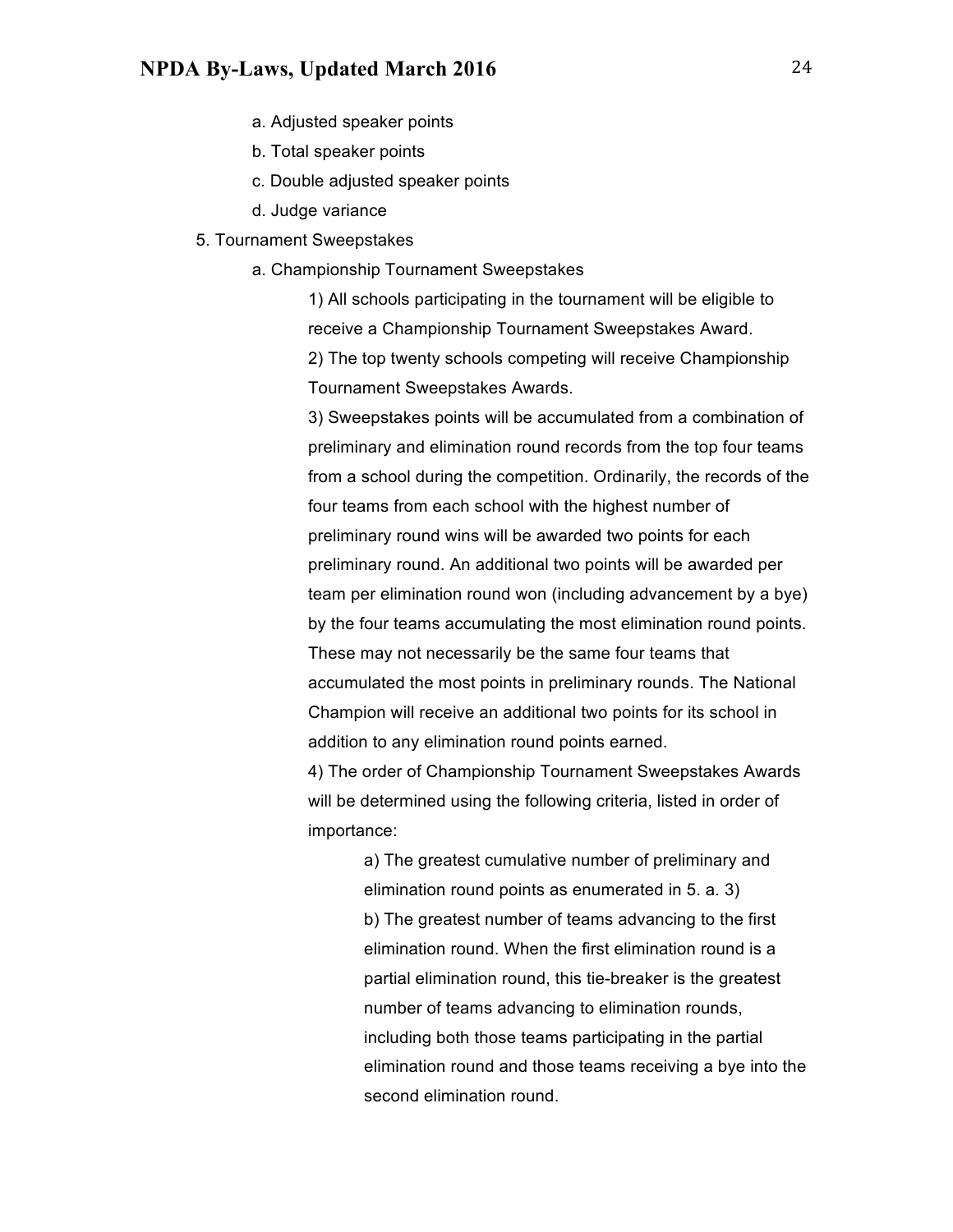c) The greatest number of teams advancing to the second elimination round.

d) The greatest number of teams advancing to the third elimination round.

e) The greatest number of teams advancing to the fourth elimination round.

f) The greatest number of teams advancing to the fifth elimination round.

g) The greatest number of teams advancing to the sixth elimination round.

h) The greatest number of teams advancing to the seventh elimination round.

i) If all of the schools involved in a tie have at least four teams whose records are used in calculating sweepstakes awards, then the greatest cumulative number of preliminary round wins for those teams after each school's best and worst team's preliminary round records are thrown out ("adjusted").

j) The lowest cumulative speaker award placings for the school's four highest placing individual speakers. k) If the schools involved in a tie are indistinguishable based on all of the above criteria, then an "unbreakable tie" will be declared.

#### b. Two-Year College Tournament Sweepstakes

1) Those schools designated as two-year colleges that participate in the Championship Tournament will be eligible to receive a Two-Year College Championship Tournament Sweepstakes Award. 2) The top five two-year colleges competing will receive Two-Year College Championship Tournament Sweepstakes Awards. 3) Ordinarily, the records of the four teams from each school with the highest number of preliminary round wins will count toward the determination of sweepstakes awards. However, in the event that all schools wishing to enter four teams at the Championship Tournament cannot be accommodated, the maximum number of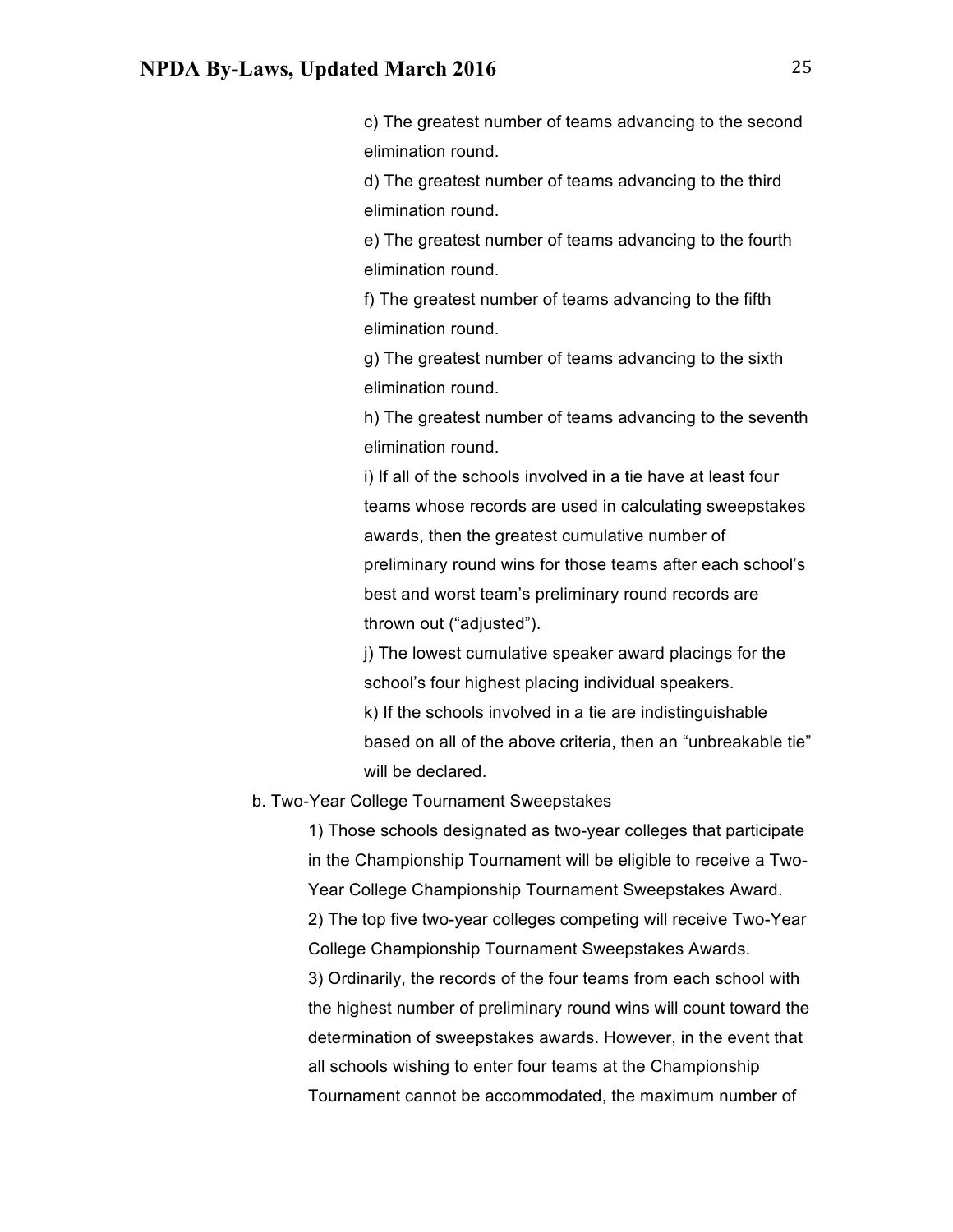teams that count for tournament sweepstakes will be set at the number of teams that every school was allowed to enter. 4) The order of Two-Year College Championship Tournament Sweepstakes Awards will be determined using the following criteria, listed in order of importance:

> a) The greatest cumulative number of preliminary round wins of up to four teams.

b) The greatest number of teams advancing to the first elimination round. When the first elimination round is a partial elimination round, this tie-breaker is the greatest number of teams advancing to elimination rounds, including both those teams participating in the partial elimination round and those teams receiving a bye into the second elimination round.

c) The greatest number of teams advancing to the second elimination round.

d) The greatest number of teams advancing to the third elimination round.

e) The greatest number of teams advancing to the fourth elimination round.

f) The greatest number of teams advancing to the fifth elimination round.

g) The greatest number of teams advancing to the sixth elimination round.

h) The greatest number of teams advancing to the seventh elimination round.

i) If all of the schools involved in a tie have at least four teams whose records are used in calculating sweepstakes awards, then the greatest cumulative number of preliminary round wins for those teams after each school's best and worst teams preliminary round records are thrown out ("adjusted").

j) The lowest cumulative speaker award placings for the school's four highest placing individual speakers.